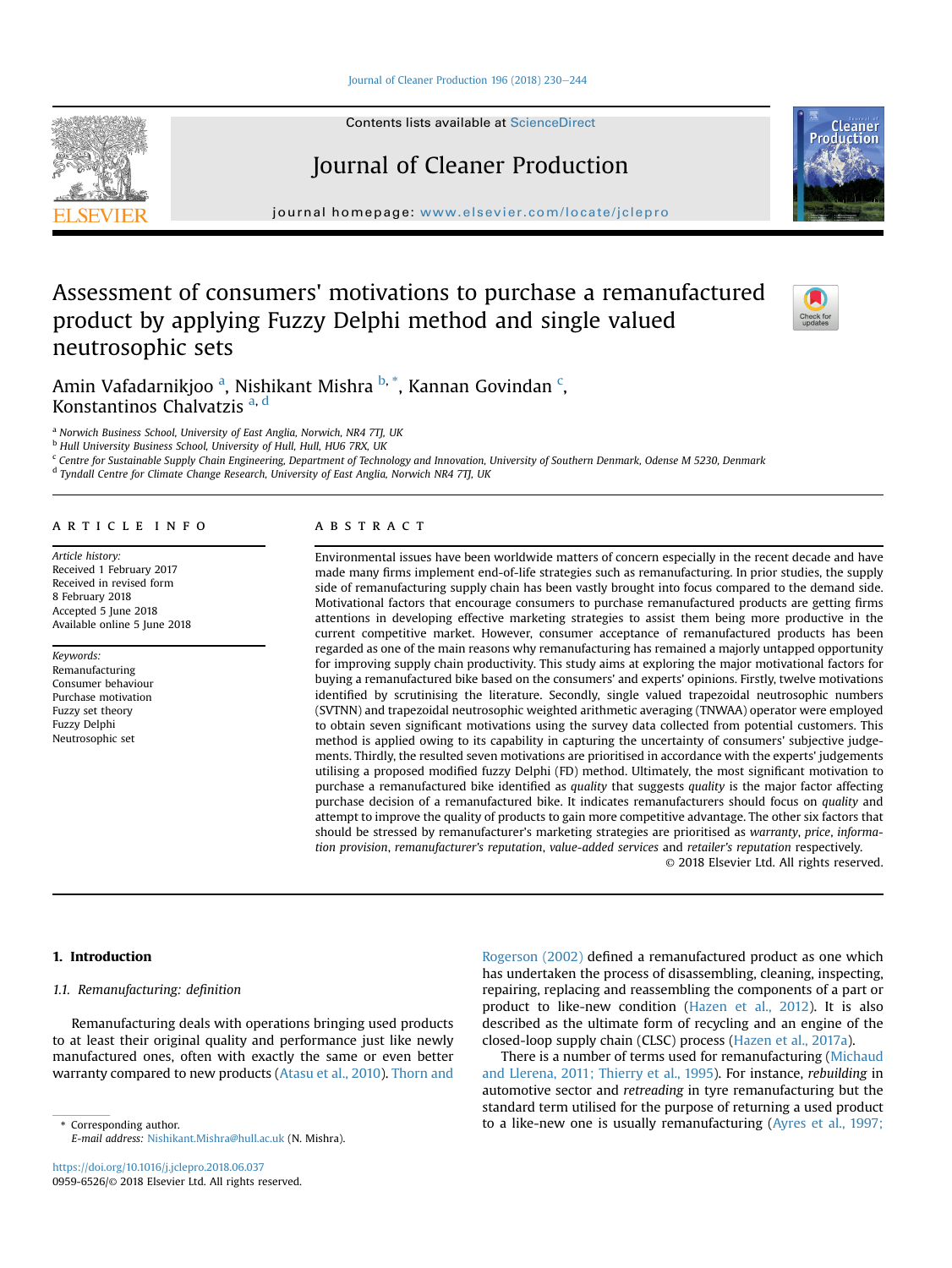[Michaud and Llerena, 2011](#page-13-0)). Other similar terms such as recycling differ from remanufacturing, since recycling converts used products into raw material which can be used in further production while remanufacturing keeps the original function of the product. It is worthwhile to differentiate between reconditioning, refurbishing, repair, reuse and repurposing. Reconditioning refers to rebuilding or repairing major components which are close to breakdown even if no clear faults have been seen in those components. Refurbishing is mainly aesthetic improvement of a product with limited improvement in functionality. Repair refers to bringing a malfunctioning or broken component back to a fit-for-use condition. Reuse denotes using a product or its components for the same motive at the end of its life cycle. Repurposing signifies using a product or its components in a way that they were not originally designed for ([Chapman et al., 2010\)](#page-13-0). Although the various definitions determine distinctive terminologies some of them are very close in meaning and have been used interchangeably in the literature such as Refurbishing and Remanufacturing. Recently, remanufacturing has taken on many other names such as recertified and certified preowned [\(Abbey et al., 2015](#page-13-0)).

## 1.2. Remanufacturing: benefits, motives and barriers

Remanufacturing is the keystone of sustainable supply chain practices and also regarded as a substantial element of economies across Europe [\(Parker and Butler, 2007; Watson, 2008](#page-13-0)). In 2015, remanufacturing industry produced around  $\in$ 30 billion in turnover and recruited about 190,000 people across Europe. It is expected that by 2030, the EU remanufacturing sector could reach an annual value of  $\epsilon$ 70-100 billion with the associated recruitment at approximately 450,000 to 600,000 respectively [\(Parker et al., 2015\)](#page-13-0). Remanufacturing industry spans a broad range of products which have been remanufactured thus far including personal computers, laptops, mobile phones, cameras, mp3 players, furniture, photocopiers and toner cartridges just to name a few [\(Michaud and](#page-13-0) [Llerena, 2011](#page-13-0)).

Buying remanufactured products is considered as a proenvironmental consumer behaviour [\(Jackson, 2005\)](#page-13-0). Environmental issues caused by solid waste of manufactured goods have triggered worldwide concern leading to stricter environmental legislation which has made many firms implement end-of-life strategies such as remanufacturing ([Michaud and Llerena, 2011\)](#page-13-0). Consumers' mounting concern for environmental issues or in other words environmental awareness of consumers has presented fresh market opportunities in various businesses and might be considered as a prime motive for remanufacturing. In the US, the so-called green products constitute over 9% of the new products made available on the market ([Hamilton and Zilberman, 2006; Michaud](#page-13-0) [and Llerena, 2011](#page-13-0)). The same trend is confirmed based on an EU survey as approximately 8 out of 10 EU citizens consider the environmental effect of a product as a significant criterion when deciding which product to purchase. Interestingly, 60% of interviewees regarded the environmental effect as a more significant element impacting their purchasing decisions compared to a product's brand reputation [\(European Commission, 2009; Michaud](#page-13-0) [and Llerena, 2011](#page-13-0)). However, some studies do not confirm con-sumers' green motives as the main purchase driver (see [Abbey](#page-13-0) [et al., 2015](#page-13-0)). Jiménez-Parra et al. (2014) indicated that there is a strong consensus on the need to deeply investigate the relationship between environmental problems, in the context of supply chain (i.e. so called CLSC) with the market and consumers in the next years. Meanwhile, remanufacturing is described as the engine of CLSC processes and can act as a cornerstone of sustainable supply chain practices [\(Hazen et al., 2017a](#page-13-0)).

Besides its environmental merits, remanufacturing generates a

myriad of opportunities for setting up many distinctly skilled jobs resulting in economic development [\(Parker et al., 2015\)](#page-13-0). The other dimension of remanufacturing's benefits to customers may be as follows [\(Centre for Remanufacturing](#page-13-0) & [Reuse \(CRR\), 2016](#page-13-0)):

- Lower Prices; prices of remanufactured products are usually 30–40% lower than prices of newly manufactured ones ([Giutini](#page-13-0) [and Gaudette, 2003](#page-13-0)) because of cost savings resulted from material recovery and product's energy content
- Availability; compared to a manufactured product, a remanufactured one may be available with a shorter lead time particularly in meeting overseas demand
- Purchasing Flexibility; remanufacturers may offer customers a variety of services providing more than just a sale such as leasing, take-back, upgrading, amortisation of capital cost and finally improvement of supplier relationships.

Fig. 1 summarises an overview of benefits from remanufacturer, environment and customer viewpoints.

Even though new technologies for energy management can have significant benefits for manufacturing (Zafi[rakis et al., 2014\)](#page-14-0). remanufactured products need only 15% of the energy used to make brand new goods [\(Hazen et al., 2017a; Giutini and Gaudette,](#page-13-0) [2003\)](#page-13-0). Notwithstanding these virtues, remanufacturing is usually seen as an under-recognised sustainable industry. In Europe, there is a need for cross-sectional activities to make knowledge transfer easier as well as promoting the industry because unlike the recycling industry, remanufacturing lacks advancement policies throughout the Europe. Germany, the UK & Ireland, France and Italy are four key regions in Europe estimated to account for about 70% of remanufacturing value ([Parker et al., 2015\)](#page-13-0). The barriers and motives for remanufacturing are depicted in [Fig. 2](#page-2-0). Note that core in [Fig. 2](#page-2-0) refers to a used part intended to become a remanufactured product ([Parker et al., 2015](#page-13-0)).

Managerial remanufacturing decisions need more sophisticated tools in order to make efficient remanufacturing decisions. For instance, the remanufacturing decision of one product line of Bosch tools is made only when the price market share exceeds a certain value otherwise remanufacturing will not be carried out [\(Atasu](#page-13-0) [et al., 2008a; Qiang, 2015\)](#page-13-0). Cannibalization of a new product is also a cause of concern for firms even if the remanufactured product itself is profitable. Furthermore, fixed and variable costs of remanufacturing sometimes lead firms to opt out of remanufacturing their products ([Ferguson and Toktay, 2006; Qiang, 2015\)](#page-13-0). Moreover, original equipment manufacturers (OEMs) which offer remanufactured products usually compete with independent remanufacturers (IRs) both in sales and collection of used items for remanufacturing [\(Wu and Wu, 2016\)](#page-14-0).

## 1.3. Problem description

Consumer acceptance has been named as one of the major obstacles in adoption of remanufacturing in consumers markets



Fig. 1. Benefits of remanufacturing from three viewpoints ([CRR, 2016](#page-13-0)).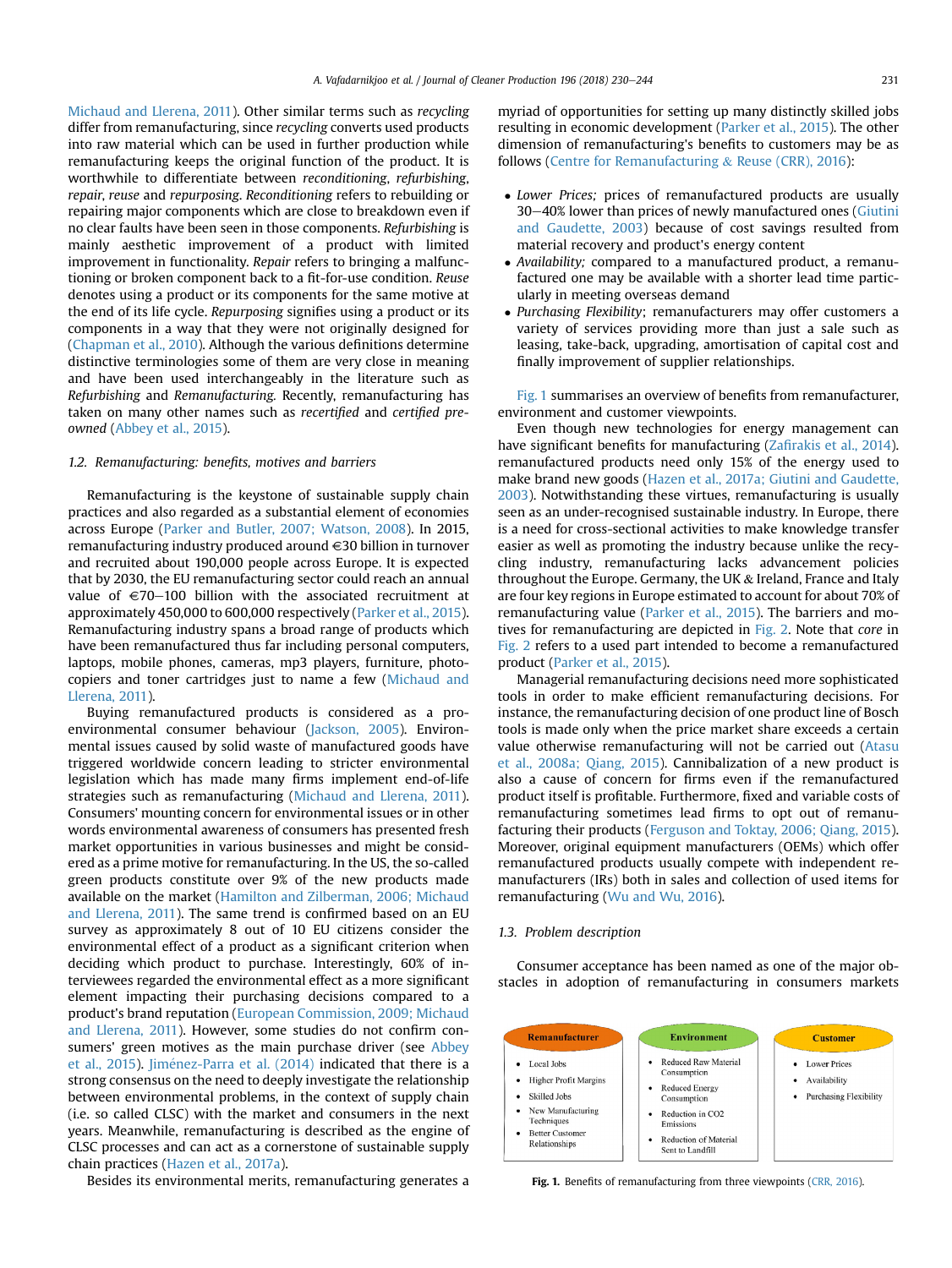<span id="page-2-0"></span>

Fig. 2. Top motives and barriers to remanufacturing.

([Camacho Otero et al., 2017\)](#page-13-0). As also shown in Fig. 2, customer recognition is regarded as one of the top barriers to remanufacturing. There has been always a misgiving about remanufacturing as a business strategy, because product managers are concerned that consumers might find remanufactured products unappealing ([Abbey et al., 2015\)](#page-13-0). [Hazen et al. \(2017a\)](#page-13-0) declared consumer perception as one of the major reasons why remanufacturing has remained as a chiefly untapped opportunity to improve both supply chain sustainability and productivity. Moreover, development of the circular economy (CE) is dependent on deeper understanding of consumers' attitudes ([Hazen et al., 2017b\)](#page-13-0). [Li et al. \(2017a\)](#page-13-0) indicate that success of remanufacturing process needs adoption from the supply as well as the demand ends. Although, implying the equal quality of remanufactured products and their new counterparts but consumers, remanufacturers and retailers in the CLSC do not discern such equality and accordingly tune their behaviours that must be taken into consideration ([Hazen et al., 2017a;](#page-13-0) [Wang et al., 2013](#page-13-0)).

Hence, investigating main motivations of consumers to purchase remanufactured products is certainly worth exploring. It helps remanufacturers recognise customer buying behaviour by paying attention to the demand end of remanufacturing supply chain. This aim would be achievable by knowing what factors actually motivate customers to purchase a remanufactured product and which ones are the most critical ones. A couple of the motivations might be price, technology, seller reputation, being envi-ronmentally friendly and so on ([Jim](#page-13-0)é[nez-Parra et al., 2014;](#page-13-0) [Subramanian and Subramanyam, 2012](#page-13-0)). The complete list of motivations is proposed later on in section [5.](#page-8-0)

In this study, we explore the key motivations for buying a remanufactured product, specifically a bike, based on experts' and consumers' opinions in the UK. Bikes belong to machinery and automotive sector and in accordance with a 2004 study by Oakdene Hollins [\(Parker, 2004\)](#page-13-0) the sector accounted for 11% (£530 million) of the total value of remanufacturing carried out in the UK and stood at the second rank after aerospace remanufacturing. In 2009, an update study in the UK revealed that combined economic value for remanufacturing and reuse in all the explored sectors was £2.35 billion (excluding aerospace industry). Moreover, the automotive sector comprises around £260 million of the total remanufacturing value standing in the second rank after ink and toner cartridges with roughly £440 million. The other reason to choose bikes as key remanufactured products in this study was this fact that obtaining opinions of consumers of this kind of product seems more robust and reliable due to their availability and usability [\(Chapman et al.,](#page-13-0) [2010](#page-13-0)) and as bikes are a popular transport vehicle among UK students, in our study students were regarded as the study population based in Norwich, UK.

#### 1.4. Methods and contributions

At first, single valued trapezoidal neutrosophic numbers (SVTNN) that is a generalisation of intuitionistic numbers and trapezoidal neutrosophic weighted arithmetic averaging (TNWAA) operator are employed to capture the uncertainty of consumers' subjective judgements to obtain seven motivations out of twelve initial motivations resulted from the literature survey (see section [3.1.](#page-5-0)). The seven motivations are then evaluated based on the experts' opinions utilising the Fuzzy Delphi (FD) method. The applied FD is a new methodology which is proposed by utilising harmonic, arithmetic and geometric mean methods to produce the triangular fuzzy numbers. Ultimately, taking into account both consumers' and experts' viewpoints, a combined prioritisation of motivations is proposed.

Recently, researchers particularly in various fields of applied decision making have devoted special attention to SVNSs. For instance, [Ji et al. \(2016\), Zavadskas et al. \(2016\), Zavadskas et al.](#page-13-0) [\(2015\), Ye \(2015\), Sahin and Yigider \(2014\)](#page-13-0). Generally, it is obvious that NS theory has been developing especially in the past few years and its applications span a range of different contexts such as low-carbon supplier selection [\(Li et al., 2017b\)](#page-13-0), green product design selection ([Tian et al., 2017](#page-14-0)), clay-brick selection ([Chen and Ye, 2016\)](#page-13-0), logistics outsourcing [\(Peng et al., 2016](#page-14-0)), 3 PL provider selection [\(Ji et al., 2016](#page-13-0)), lead-zinc floatation circuit design ([Zavadskas et al., 2016\)](#page-14-0), construction projects selection ([Ye and](#page-14-0) [Smarandache, 2016\)](#page-14-0), waste incineration plant site selection ([Zavadskas et al., 2015\)](#page-14-0) and fault diagnosis of steam turbine [\(Ye,](#page-14-0) [2015\)](#page-14-0). However, yet there are scant practical studies in the literature while the majority of previous research focused on further theoretical advancement. Thus, in this article we aim at utilising the SVNS theory and applying SVTNN to cover a practical gap in the CLSC and remanufacturing literature.

Therefore, the contributions of this research are threefold. Firstly, it will address a shortcoming in the remanufacturing and CLSC literature by exploring the demand side of the supply chain. Main motivations of consumers that encourage the purchase of a remanufactured bike will be explored. Secondly, it proposes a developed methodological contribution in the FD method by introducing averaging viewpoint in the formation of triangular fuzzy numbers. In other words, applying arithmetic-geometricharmonic mean inequality concept to this end. Thirdly, the SVTNN will be applied in a practical case in the remanufacturing and consumer behaviour fields. The SVTNNs are utilised in order to get the opinions of consumers owing to the strength of the theory in handling uncertainty in decision makers' (DMs') subjective judgements.

The remaining parts of the paper are organised as follows. In section 2, the literature review is provided. In section [3,](#page-5-0) some concepts and definitions as preliminaries are presented. The research methodology is explained in section [4.](#page-6-0) In section [5](#page-8-0), the application of the proposed methodology is elaborated and ultimately results, discussion and conclusions parts are represented in sections [6, 7 and 8](#page-8-0) respectively. At the end of the article, two appendices A and B present the utilised consumer' opinions and experts' judgements survey to show how the data were collected.

## 2. Literature review

Despite the continuous literature growth on remanufacturing there has been fairly few empirical studies conducted so far ([Atasu](#page-13-0) [et al., 2008a; Frota Neto et al., 2016; Prahinski and Kocabasoglu,](#page-13-0) [2006; Rubio et al., 2008\)](#page-13-0). [Hazen et al. \(2012\)](#page-13-0) indicated that even though remanufacturing is generally a well-studied area, researchers are left without a developed body of empirical research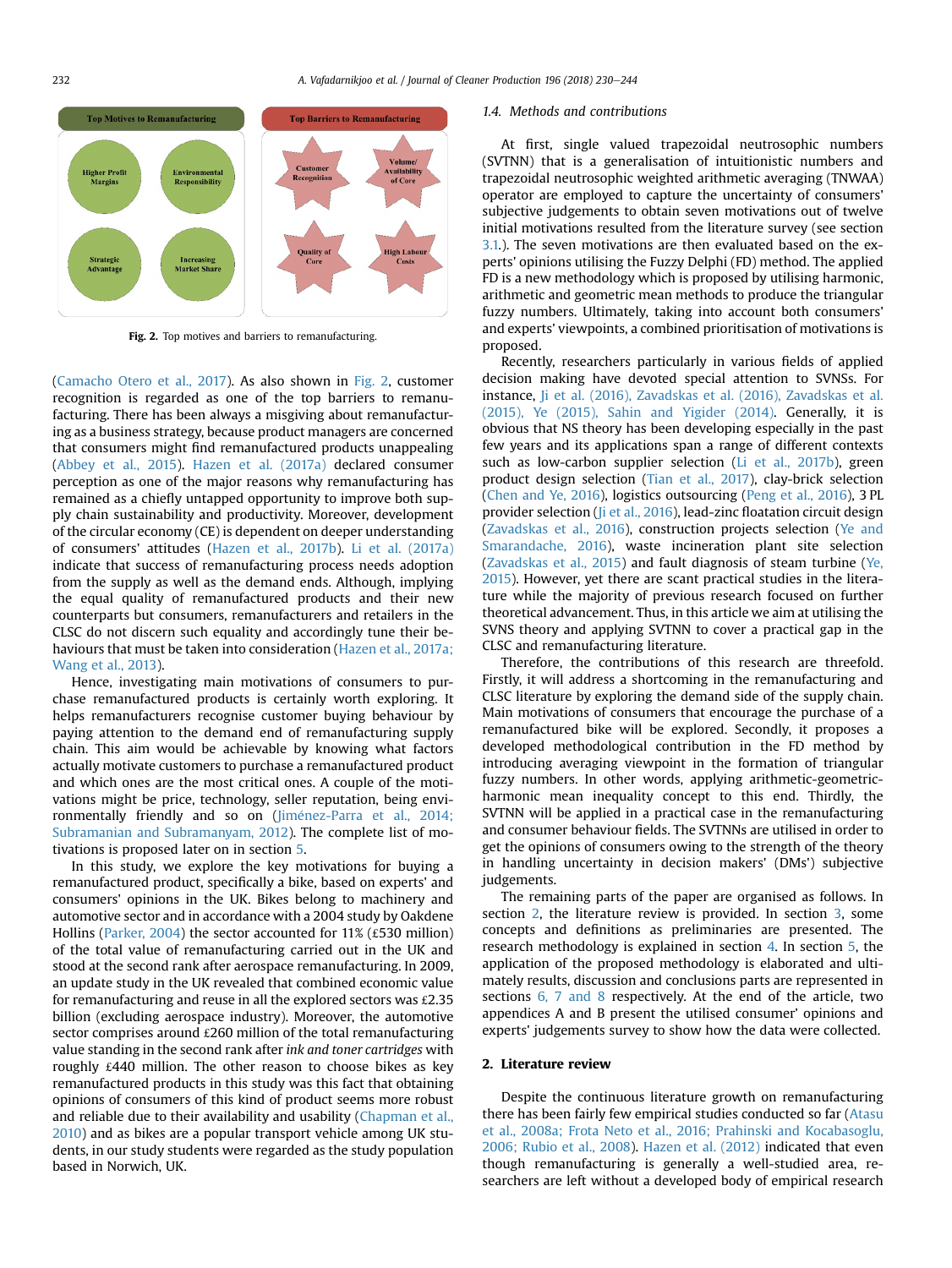<span id="page-3-0"></span>into addressing the topic of consumers' willingness to pay (WTP) for remanufactured products [\(Guide and Li, 2010; Ovchinnikov,](#page-13-0) [2011](#page-13-0)). Particularly, studies that explored the demand side of the supply chain are handful ([Frota Neto et al., 2016\)](#page-13-0) (see Table 1). [Camacho Otero et al. \(2017\)](#page-13-0) performed a systematic literature review on consumer acceptance of remanufacturing and product service systems (PSS) and came up with only 24 research articles. Traditionally, there has been more attention on operational issues and product acquisition management from a supply viewpoint in the remanufacturing literature rather than on factors influencing the demand for remanufactured products from the end consumer (Ferguson and Toktay, 2006; Atasu et al., 2008b; Jiménez-Parra [et al., 2012; Wang and Hazen, 2016](#page-13-0)).

## 2.1. Literature on the demand side of the remanufacturing

[Hazen et al. \(2017a\)](#page-13-0) recognised the consumers' quality perception of remanufactured goods as the sign of demand-side research significance. They declared consumer perception as one of the most important reasons for which remanufacturing has remained as a chiefly untapped opportunity to improve both supply chain sustainability and productivity and has not been successful in achieving its potential. [Hazen et al. \(2017b\)](#page-13-0) examined consumers' intention to switch from purchasing new products to remanufactured ones by incorporating macro-level factors of price, government incentives and environmental benefits with moderating effect of micro-level consumers' attitudes. [Mugge et al. \(2017\)](#page-13-0) explored the potential of selling refurbished smartphones using a quantitative study. They investigated what incentives are required to ameliorate acceptance of refurbished products. [Alqahtani and](#page-13-0) [Gupta \(2017\)](#page-13-0) explored the effect of offering renewing warranties on remanufactured products.

[Cui et al. \(2017\)](#page-13-0) tried to determine a suitable remanufacturing quality strategy by proposing an integrated model based on consumer preferences over price, quality and sustainability and then considering the demand, cost and profit functions. [Ma et al. \(2017\)](#page-13-0) explored the impact factors of consumers' purchase intention towards remanufactured electronic products. [Wang and Hazen](#page-14-0) [\(2016\)](#page-14-0) scrutinised how knowledge of remanufactured products in terms of green attributes, quality and cost impacts risk and value perception of consumers concerned with purchasing remanufactured products and how these perceptions subsequently influence consumers' purchase intention in China. [Frota Neto et al. \(2016\)](#page-13-0) studied how consumers perceive remanufactured products compared to used and new ones. They studied used, remanufactured and new iPods based on a database of 1716 eBay listings to explore elements impacting price differences between them. According to their findings, price dispersal for used products is high in comparison with remanufactured products. They concluded that consumers' WTP depends in subtle ways on the nature of the product.

[Agrawal et al. \(2015\)](#page-13-0) explored the possible impact of the remanufacturer's identity on the perceived value of new products by applying a series of behavioural experiments. Their outcomes revealed that there would be up to 8% reduction in the perceived value of new products in the presence of a remanufactured product and sold by the OEM compared to 7% increase in the perceived value of new products in the presence of third-party remanufactured products. Jiménez-Parra et al. (2014) tried to determine basic profile characteristics of potential consumers of remanufactured products. They used a questionnaire for application to potential consumers of a specific product (laptops) in two Spanish universities. [Subramanian and Subramanyam \(2012\)](#page-14-0) investigated drivers of price differentials between new and remanufactured products utilising purchase data collected from eBay. Their analysis showed that seller reputation notably elaborates the price differentials between new and remanufactured products. Their findings indicated that products remanufactured by OEM are bought at fairly higher prices than products remanufactured by third parties. They also found that stronger warranties are not remarkably related to higher prices paid for remanufactured products. [Hazen et al. \(2012\)](#page-13-0) studied ambiguity tolerance, perceived quality and WTP for remanufactured products. They explained why consumers view remanufactured products as being of lower quality and are less willing to pay for them. They suggested that with reduction in the level of ambiguity associated with the remanufacturing processes, remanufactured products can achieve higher prices.

Table 1 represents a summary of studies on marketing of remanufactured products exploring consumer's drives and behaviours regarding remanufactured products.

## Table 1

A summary of the literature focused on the demand side of remanufacturing.

| Article                              | Characteristics                                                                                                                                                                                                                                                                                                                                    |
|--------------------------------------|----------------------------------------------------------------------------------------------------------------------------------------------------------------------------------------------------------------------------------------------------------------------------------------------------------------------------------------------------|
| Wang et al., 2018                    | Examined the role that information related to green attributes (energy saving, material saving and emission reduction) of remanufactured<br>products and green certification play in consumer perceptions. They studied potential consumers of remanufactured automobile parts in                                                                  |
|                                      | China by structural equation modelling (SEM)                                                                                                                                                                                                                                                                                                       |
| Hazen et al., 2017a                  | Studied consumer perception of the quality of remanufactured goods and found that it is a multidimensional construct on the basis of four<br>principal factors: lifespan, features, performance and serviceability                                                                                                                                 |
| Abbey et al., 2017                   | Considering consumers' concerns about the quality of remanufactured products, tried to incorporate surveys and experimental studies to<br>identify the antecedents of perceived quality (in the form of perceived risk of functionality and cosmetic defects) and their key influence<br>on consumers' WTP for remanufactured electronics products |
| Khor and Hazen, 2016                 | Studied how consumer attitude, subjective norms and perceived behavioural control regarding buying remanufactured products influence<br>consumer intention to buy remanufactured consumer electronic products in Malaysia applying theory of planned behaviour                                                                                     |
| Frota Neto et al., 2016              | Studied how consumers perceive remanufactured products compared to used and new ones                                                                                                                                                                                                                                                               |
| Van Weelden et al., 2016             | Based on insights from the remanufacturing literature, provided an overarching understanding of the elements that impact consumer<br>acceptance of refurbished mobile phones                                                                                                                                                                       |
|                                      | Gullstrand Edbring et al., 2016 The purpose of the research was to study consumer attitudes, motivations and barriers relating to the three models with emphasis on<br>furnishing products                                                                                                                                                         |
| Agrawal et al., 2015                 | Explored the possible impact of the remanufacturer's identity on the perceived value of new products                                                                                                                                                                                                                                               |
| Jiménez-Parra et al., 2014           | Tried to determine basic profile characteristics of potential consumers of remanufactured products                                                                                                                                                                                                                                                 |
| Subramanian and<br>Subramanyam, 2012 | Investigated drivers of price differentials between new and remanufactured products utilising purchase data collected from eBay                                                                                                                                                                                                                    |
| Hazen et al., 2012                   | Studied ambiguity tolerance, perceived quality and WTP for remanufactured products                                                                                                                                                                                                                                                                 |
| Michaud and Llerena, 2011            | Explored whether consumers are willing to pay for remanufactured products, particularly when they are informed that these products are<br>green                                                                                                                                                                                                    |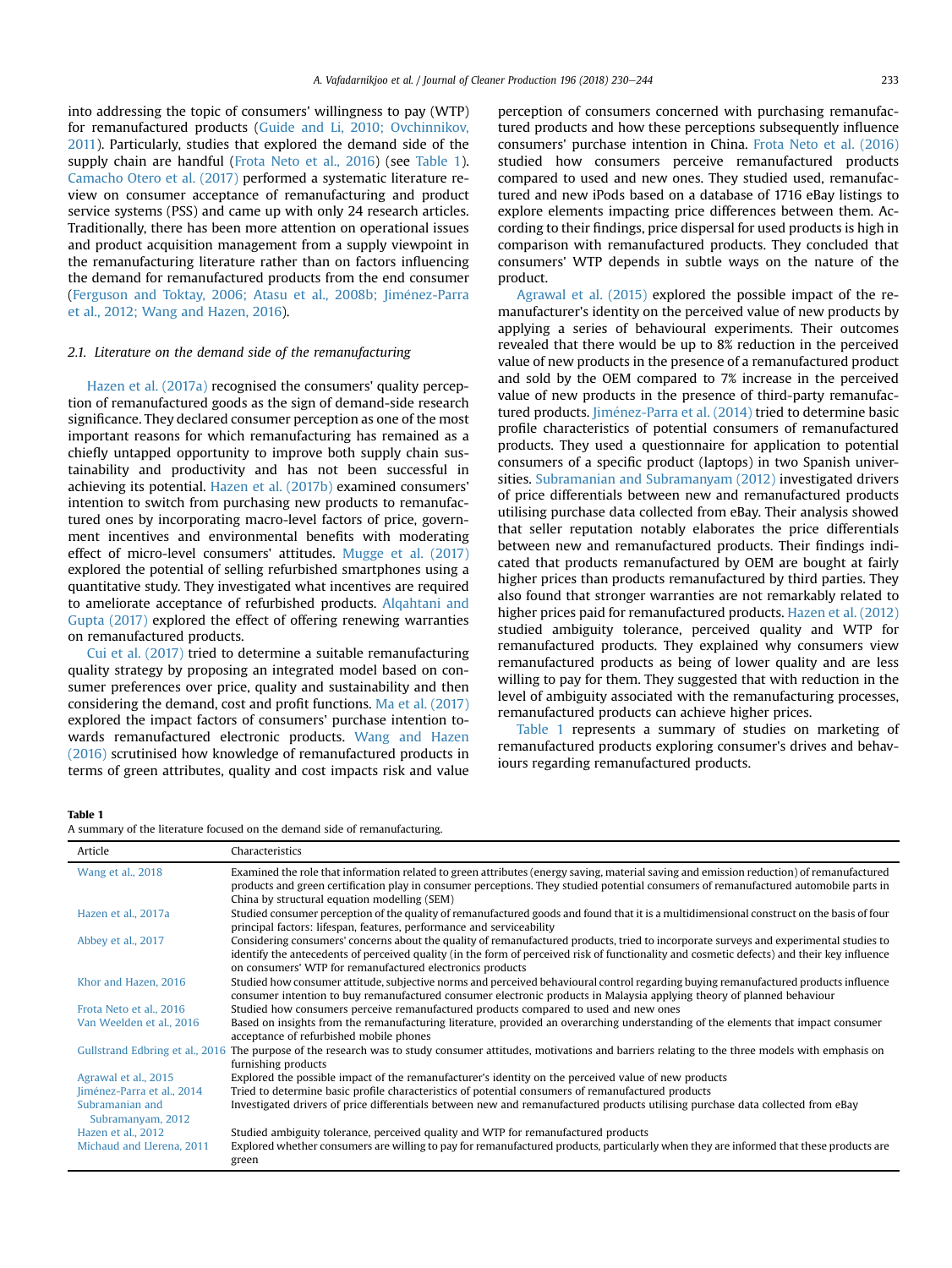## 2.2. Literature on the supply side of the remanufacturing

Table 2 summarises the literature providing insightful information on the supply side of remanufacturing dealing with the issues of remanufacturing practices or methods and product reclamation.

As a result, based on [Table 1](#page-3-0) (demand side of the remanufacturing) and Table 2 (supply side of the remanufacturing) the following conclusions can be derived: Firstly, it is quite evident that studies involved in the exploration of the supply side of the remanufacturing have considerably outnumbered the researches dealt with the demand side of the remanufacturing. This fact is also in alignment with other studies' statements such as [Camacho Otero](#page-13-0) [et al. \(2017\), Frota Neto et al. \(2016\), Jimenez-Parra et al. \(2012\)](#page-13-0) and [Wang and Hazen \(2016\).](#page-14-0) Secondly, there are few studies to represent a mathematical model of uncertainty to capture the ambiguity in DMs' subjective judgements like [Xia et al. \(2015\)](#page-14-0) where grey systems theory is applied.

## 2.3. Gap analysis and research highlights

There would be a need to apply a mathematical uncertainty model to handle the vagueness in consumers' subjective judgements in the remanufacturing literature. Regarding the key importance of remanufacturing, previous research mainly focused on the supply side such as collection of end-of-life products and reverse logistics rather than demand side such as consumer profiles and marketing strategies. Generally, marketing of remanufacturing has merely been explored by a handful of academic studies. Thus, it is highly significant for firms involved in promoting the demand for remanufactured products to be aware of managing their remanufacturing and marketing activities (Jiménez-Parra et al., 2014). Accordingly, there is an absolute need from both practitioners and academics to take heed of this imbalance and try to rectify it. This study features some highlights as follows:

 One aspect of the demand side would be studying consumer buying behaviour of remanufactured products. We investigate

#### Table 2

A summary of the literature focused on the supply side of remanufacturing.

| Article                  | Characteristics                                                                                                                                                                                                                                                                                                             |
|--------------------------|-----------------------------------------------------------------------------------------------------------------------------------------------------------------------------------------------------------------------------------------------------------------------------------------------------------------------------|
| Zhang et al., 2017       | Investigated cases in China to realise the development status of Chinese auto parts remanufacturing and analyse the reverse logistics<br>framework and related issues encountered in the development of remanufacturing firms                                                                                               |
| Kumar et al., 2017       | Developed hazard rate models for core returns duration modelling, utilising data from automotive industry                                                                                                                                                                                                                   |
| Govindan et al., 2016a   | Explored formidable barriers to Indian automotive parts remanufacturing and discussed significant interrelations by applying interpretive<br>structural modelling (ISM) and analytic network process (ANP)                                                                                                                  |
| Chen et al., 2016        | Explored remanufacturing of waste electrical and electronic equipment as well as exporting part of the remanufactured products processed in<br>bonded port areas to verify profitability of remanufacturing and determine suitable conditions for exporting remanufactured products to<br>maximise profit                   |
| Jia et al., 2016         | Studied the supply-demand imbalance that is related to the management of remanufacturing inventory system by focusing on a switching<br>strategy to facilitate the decision-making process                                                                                                                                  |
| Mutha et al., 2016       | Discussed the optimal raw material acquisition strategies for a third-party remanufacturer (3 PR)                                                                                                                                                                                                                           |
| Xiong et al., 2016       | Analysed the performance of manufacturer-remanufacturing and supplier-remanufacturing in a decentralised CLSC, as well as desirability<br>examination from various stakeholder viewpoints.                                                                                                                                  |
| Sharma et al., 2016      | Explored the main drivers and obstacles for remanufacturing in India. The central economic, environmental and social drivers identified based                                                                                                                                                                               |
|                          | on a survey.                                                                                                                                                                                                                                                                                                                |
| Matsumoto et al., 2016   | Outlined trends, inspirations and obstacles for remanufacturing and described reviews of studies on selected R&D topics in remanufacturing<br>including product design for remanufacturing, additive manufacturing for remanufacturing, operations management in remanufacturing and<br>business models for remanufacturing |
| Wu and Wu, 2016          | Developed a closed-loop supply including an OEM and an IR that selling new and remanufactured products. They elaborated the relation<br>between firm's decisions and remanufacturing strategies.                                                                                                                            |
| Peters, 2016             | Provided a literature review to analyse how the goal and scope definition stage-the first step in the life cycle assessment (LCA) is shaped in<br>prior LCAs for remanufactured products                                                                                                                                    |
| Wei et al., 2015         | Identified the motives and hurdles for remanufacturing in China. Suggestions provided in accordance with the survey results to improve the<br>remanufacturing industry                                                                                                                                                      |
| Xia et al., 2015         | Analysed internal barriers for auto parts remanufacturing by applying grey decision-making trial and evaluation laboratory (GDEMATEL) in<br>China                                                                                                                                                                           |
| Bulmus et al., 2014      | Explored the competition between an OEM and an independently operating remanufacturer (IO) taking into account that OEM and IO compete<br>not only for selling their products but also for collecting cores through their acquisition prices                                                                                |
| Örsdemir et al., 2014    | Considered an OEM in competition with an IR. They elaborated how the OEM competes with the IR in equilibrium.                                                                                                                                                                                                               |
| Pokharel and Liang, 2012 | Considered a consolidation centre that purchases used products and puts them on sale with spare parts to a remanufacturer. The decision<br>problem is to decide the acquisition price to put forward for used products and the quantities of spare parts to purchase                                                        |
| Hatcher et al., 2011     | Provided a literature review on DfRem (Design for Remanufacture), an area receiving increased attention due to the fact that product's design                                                                                                                                                                               |
|                          | may have a significant influence on remanufacturing efficiency                                                                                                                                                                                                                                                              |
| Ovchinnikov, 2011        | Investigated a firm that decides to present both new and remanufactured types of its product in the market and is involved in demand<br>cannibalization. The study considered pricing and remanufacturing strategy from two viewpoints- modelling and behavioural/empirical                                                 |
| Guide and Li, 2010       | Indicated that practitioners have no reliable information to use as a guideline at firms and academics have no research available to utilise as the<br>foundation of assumptions in models. They explored the cannibalization issue by applying auctions to discover consumers' WTP for new and                             |
| Subramoniam et al., 2009 | remanufactured products<br>Formulated seven major propositions for the strategic factors in decision making within remanufacturing based on literature review in the                                                                                                                                                        |
|                          | fields of remanufacturing and reverse logistics as well as their experience in working with automotive remanufacturing products                                                                                                                                                                                             |
| Ijomah et al., 2007      | Offered the background to remanufacturing along with the findings from workshops in the UK as part of research into design and<br>manufacturing perspectives to further remanufacturing                                                                                                                                     |
| Debo et al., 2005        | Explored a problem of joint pricing and production technology selection which is encountered by a manufacturer who considers introducing a                                                                                                                                                                                  |
|                          | remanufacturable product in a market with heterogeneous consumers<br>Majumder and Groenevelt, Presented a two-period model of remanufacturing in which an OEM competes with a local remanufacturer under a number of reverse logistics                                                                                      |
| 2001                     | configurations for the returned items                                                                                                                                                                                                                                                                                       |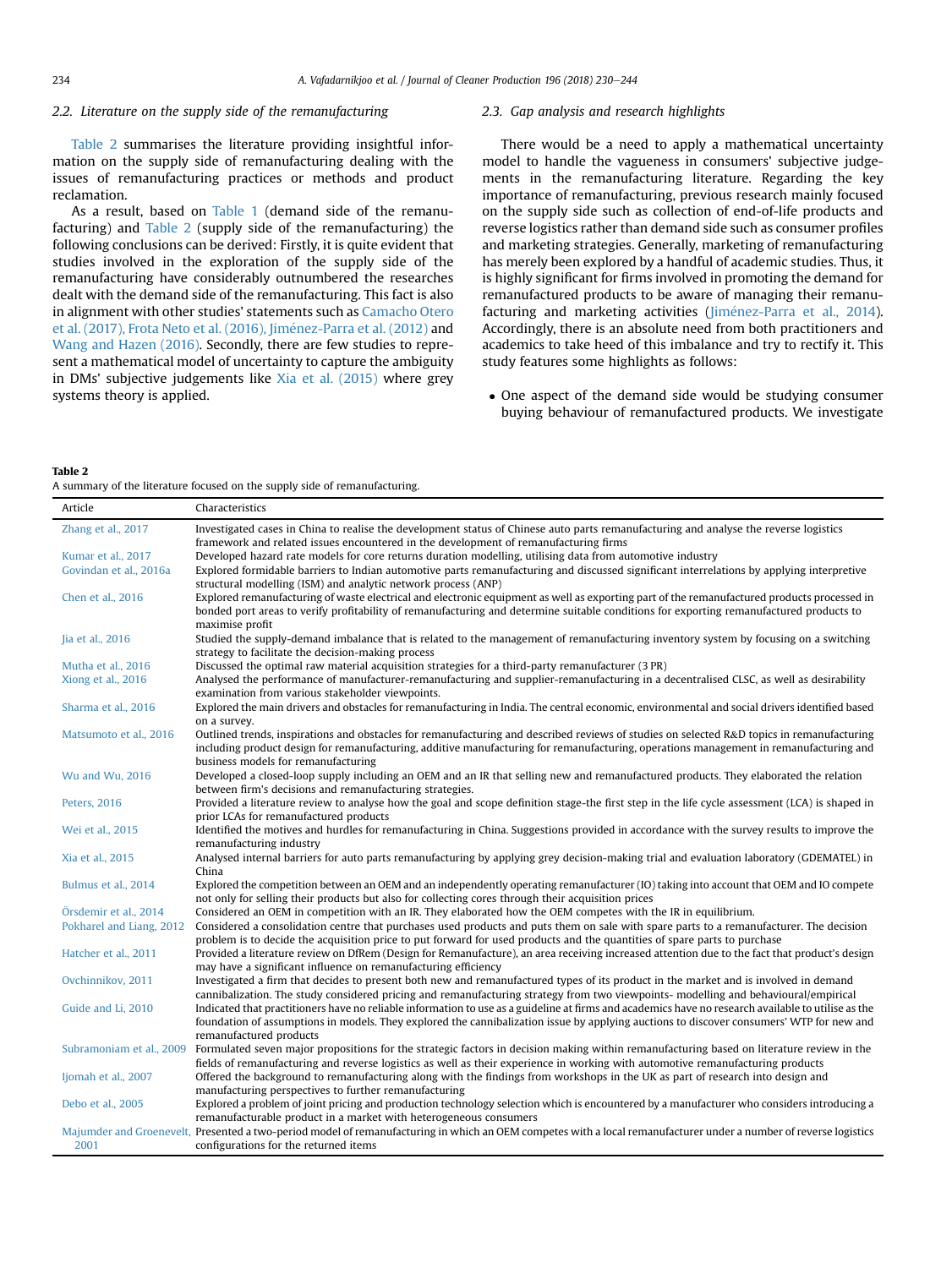<span id="page-5-0"></span>what key motivations encourage buying a remanufactured product (a bike) based on the literature survey, experts' and consumers' opinions.

- Proposing a methodological development in the FD method. The proposed FD method can efficiently capture the opinions of experts as it can more effectively deal with a few number of DMs.
- Applying the NS theory in a practical case in remanufacturing and consumer behaviour realm of study because of its ability in computing a large number of responses as well as properly handling ambiguity in consumers' subjective judgements.

## 3. Concepts and definitions

## 3.1. Neutrosophic sets (NS)

Intuitionistic fuzzy set (IFS) theory which had been already introduced by [Atanassov \(1986\)](#page-13-0) as an extension of Zadeh's fuzzy set (FS) theory [\(Zadeh, 1965](#page-14-0)), was generalised to a new theory called neutrosophic set theory by Smarandache in 1995 ([Smarandache,](#page-14-0) [1998, 1999\)](#page-14-0). The IFS previously had been proposed by [Atanassov](#page-13-0) [\(1986\)](#page-13-0) as an extension of well-known fuzzy set theory of [Zadeh](#page-14-0) [\(1965\)](#page-14-0) to surmount its weaknesses by providing nonmembership degree [\(Govindan et al., 2015\)](#page-13-0). [Smarandache, 1998,](#page-14-0) [1999](#page-14-0) introduced neutrosophic sets (NSs) which represent fuzzy information using the functions of truth, indeterminacy and falsity similar to intuitionistic fuzzy sets (IFS) with the distinction that function of indeterminacy is independent of truth and falsity functions [\(Ji et al., 2016](#page-13-0)). The NS theory of Smarandache generalised the IFS to provide revealing insights on a more efficient uncertainty handling of DMs subjective judgements. Nonetheless, application of NSs in practical problems is rather difficult due to the fact that values of truth, indeterminacy and falsity functions are within ]  $0^{\circ},1^+$ [ [\(Ji et al., 2016; Rivieccio, 2008\)](#page-13-0). As a result, single valued neutrosophic sets (SVNSs) introduced by [Wang et al. \(2010\)](#page-14-0) in which truth, indeterminacy and falsity functions are real elements of [0,1] ([Ji et al., 2016\)](#page-13-0). A SVTNN is also a generalisation of intuitionistic numbers.

**Definition 1.** [\(Smarandache, 1999](#page-14-0)) Let U be a finite set of objects, and let x signify a generic element in U. A NS A in U is characterised by a truth-membership function  $T_A(x)$ , an indeterminacymembership function  $I_A(x)$  and a falsity-membership function  $F_A(x)$ ,  $T_A(x)$ ,  $I_A(x)$  and  $F_A(x)$  are the elements of  $]0^{\circ},1^{\circ}[$ . It can be shown as Equation (1):

$$
A = \left\{ \langle x, (T_A(x), I_A(x), F_A(x)) \rangle \right\}
$$
  

$$
: x \in U, T_A(x), I_A(x), F_A(x) \in ]0^-, 1^+[\right\}
$$
  
Note that  $0^- \le T_A(x) + I_A(x) + F_A(x) \le 3^+$ . (1)

## 3.2. Single valued neutrosophic sets (SVNS)

As [Smarandache \(1999\)](#page-14-0) initially introduced his theory from a philosophical viewpoint, it cannot be easily applied in practical problems. Hence, [Wang et al. \(2010\)](#page-14-0) defined the concept of SVNS which is a subclass of NS.

**Definition 2.** [\(Wang et al., 2010](#page-14-0)) Let U be a finite set of objects, and let x signify a generic element in U. A SVNS A in U is characterised by a truth-membership function  $T_A(x)$ , an indeterminacymembership function  $I_A(x)$  and a falsity-membership function  $F_A(x)$ .  $T_A(x)$ ,  $I_A(x)$  and  $F_A(x)$  are the elements of [0, 1]. It can be shown as Equation (2):

$$
A = \{ \langle x, (T_A(x), I_A(x), F_A(x)) \rangle \}\n: x \in U, T_A(x), I_A(x), F_A(x) \in [0, 1] \}
$$
\nNote that  $0 \leq T_A(x) + I_A(x) + F_A(x) \leq 3$ .

3.3. Single valued neutrosophic numbers (SVNN)

**Definition 3.** [\(Deli and](#page-13-0) Şubaş, 2014) A [S](#page-13-0)VTNN  $\tilde{a} = \langle (a_1, b_1, c_1, d_1) \rangle$ ;  $w_{\tilde{a}}$ ,  $u_{\tilde{a}}$ ,  $y_{\tilde{a}} >$  is a special SVNN whose  $T_{\tilde{a}}(x)$ ,  $I_{\tilde{a}}(x)$  and  $F_{\tilde{a}}(x)$  are given  $\infty$  Fauxions  $(3)$ – $(5)$  respectively as Equations  $(3)$ – $(5)$  respectively.

$$
T_{\bar{a}}(x) = \begin{cases} (x - a_1)w_{\bar{a}}/(b_1 - a_1) & a_1 \le x < b_1 \\ w_{\bar{a}} & b_1 \le x \le c_1 \\ (d_1 - x)w_{\bar{a}}/(d_1 - c_1) & c_1 < x \le d_1 \\ 0 & \text{otherwise} \end{cases}
$$
(3)

$$
I_{\tilde{a}}(x) = \begin{cases} (b_1 - x + u_{\tilde{a}}(x - a_1))/(b_1 - a_1) & a_1 \le x < b_1 \\ u_{\tilde{a}} & b_1 \le x \le c_1 \\ (x - c_1 + u_{\tilde{a}}(d_1 - x))/(d_1 - c_1) & c_1 < x \le d_1 \\ 1 & \text{otherwise} \end{cases}
$$
(4)

$$
F_{\bar{a}}(x) = \begin{cases} (b_1 - x + y_{\bar{a}}(x - a_1))/(b_1 - a_1) & a_1 \le x < b_1 \\ y_{\bar{a}} & b_1 \le x \le c_1 \\ (x - c_1 + y_{\bar{a}}(d_1 - x))/(d_1 - c_1) & c_1 < x \le d_1 \\ 1 & \text{otherwise} \end{cases}
$$
(5)

**Definition 4.** [\(Ye, 2017](#page-14-0)) Let  $\tilde{a} = \langle (a_1, b_1, c_1, d_1); w_{\tilde{a}}, u_{\tilde{a}}, y_{\tilde{a}} \rangle$  and  $b = \langle (a_2, b_2, c_2, d_2); w_{\tilde{b}}, u_{\tilde{b}}, y_{\tilde{b}} \rangle$  be two SVTNNs and  $\lambda \neq 0$  and positive then positive then

$$
\tilde{a} + \tilde{b} = \langle (a_1 + a_2, b_1 + b_2, c_1 + c_2, d_1 + d_2); w_{\tilde{a}} + w_{\tilde{b}} - w_{\tilde{a}} w_{\tilde{b}}, u_{\tilde{a}} u_{\tilde{b}}, y_{\tilde{a}} y_{\tilde{b}} \rangle
$$
\n(6)

$$
\tilde{a}\tilde{b} = \langle (a_1 a_2, b_1 b_2, c_1 c_2, d_1 d_2); w_{\tilde{a}} w_{\tilde{b}}, u_{\tilde{a}} + u_{\tilde{b}} - u_{\tilde{a}} u_{\tilde{b}}, y_{\tilde{a}} + y_{\tilde{b}} - y_{\tilde{a}} y_{\tilde{b}} \rangle
$$

$$
\lambda \tilde{a} = \langle \lambda a_1, \lambda b_1, \lambda c_1, \lambda d_1 \rangle; 1 - (1 - w_{\tilde{a}})^{\lambda}, u_{\tilde{a}}^{\lambda}, y_{\tilde{a}}^{\lambda} \rangle \tag{8}
$$

$$
\tilde{a}^{\lambda} = \langle \left( a_1^{\lambda}, b_1^{\lambda}, c_1^{\lambda}, d_1^{\lambda} \right); w_{\tilde{a}}^{\lambda}, 1 - (1 - u_{\tilde{a}})^{\lambda}, 1 - (1 - y_{\tilde{a}})^{\lambda} \rangle \tag{9}
$$

**Definition 5.** ([Ye, 2017\)](#page-14-0) Let  $\tilde{a} = \langle (a, b, c, d); w_{\tilde{a}}, u_{\tilde{a}}, y_{\tilde{a}} \rangle$  be a SVTNN. Then the score function of  $\tilde{a}$  can be calculated in accordance to Equation (10):

$$
S(\tilde{a}) = \frac{1}{12}(a+b+c+d)(2+w_{\tilde{a}}-u_{\tilde{a}}-y_{\tilde{a}}) \quad S(\tilde{a}) \in [0,1]
$$
\n(10)

Definition 6. [\(Ye, 2017](#page-14-0)) In order to compare two SVTNNs  $\tilde{a} = \langle (a_1, b_1, c_1, d_1); w_{\tilde{a}}, u_{\tilde{a}}, y_{\tilde{a}} \rangle$  and  $\tilde{b} = \langle (a_2, b_2, c_3, d_2); w_{\tilde{a}}, u_{\tilde{b}}, y_{\tilde{c}} \rangle$  according to Fouation (10) the  $b = \langle (a_2, b_2, c_2, d_2), w_{\tilde{b}}, u_{\tilde{b}}, y_{\tilde{b}} \rangle$  according to Equation (10), the score functions will be computed if  $S(\tilde{a}) \setminus S(\tilde{b})$  then  $\tilde{a} \setminus \tilde{b}$ ; if score functions will be computed if  $S(\tilde{a}) > S(\tilde{b})$  then  $\tilde{a} > \tilde{b}$ ; if  $S(\tilde{a}) - S(\tilde{b})$  then  $\tilde{a} - \tilde{b}$  $S(\tilde{a}) = S(\tilde{b})$  then  $\tilde{a} = \tilde{b}$ .

(7)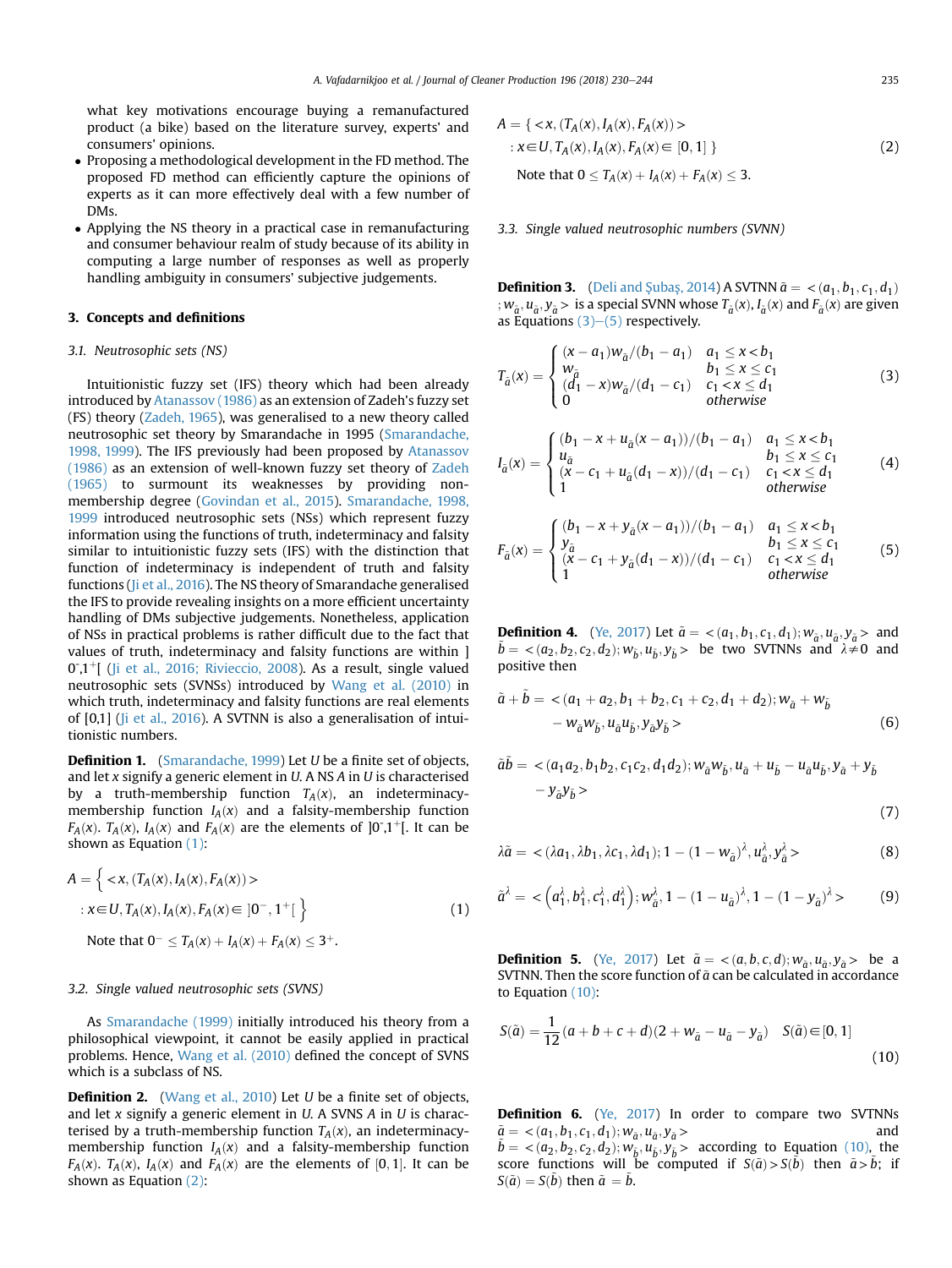## <span id="page-6-0"></span>3.4. Fuzzy set theory

FS theory proposed by [Zadeh \(1965\)](#page-14-0) is a useful tool to deal with vagueness of human's subjective judgements ([Lai and Hwang,](#page-13-0) [1995; Vafadarnikjoo et al., 2015](#page-13-0)). This theory has been widely applied in a broad range of fields such as engineering, management and business and has differences with other non-deterministic theories such as probability statistics and grey systems theory ([Govindan et al., 2016b](#page-13-0)).

**Definition 7.** A fuzzy number is a special fuzzy set  $F = \{(x, \mu_F(x))\}$  $x \in \mathbb{R}$  where x takes its values from real numbers;  $R : -\infty < x < +\infty$  $\infty$  and  $\mu_F(x)$  is a continuous mapping from R to the closed interval [0, 1] ([Kwong and Bai, 2002\)](#page-13-0). A triplet  $(l, m, r)$  where  $l \le m \le r$  denotes a triangular fuzzy number (TFN). Each value of  $l, m$  and  $r$ represents the lowest, medium and greatest possible value respectively which defines a fuzzy occurrence. The membership function of a TFN is defined as Equation (11) ([Vafadarnikjoo et al.,](#page-14-0) [2015](#page-14-0)):

$$
f_A(x) = \begin{cases} 0 & x < l \\ \frac{x - l}{m - l} & l \le x \le m \\ \frac{r - x}{r - m} & m \le x \le r \\ 0 & x > r \end{cases} \tag{11}
$$

**Definition 8.** Let  $\tilde{A} = (a_1, a_2, a_3)$  and  $\tilde{B} = (b_1, b_2, b_3)$  be two TFNs.<br>Then the four basic arithmetic operations are as Equations (12)-(15) Then the four basic arithmetic operations are as Equations  $(12)$ - $(15)$ ([Lee, 2005; Vafadarnikjoo et al., 2015; Vafadarnikjoo, 2014](#page-13-0)):

$$
\tilde{A} - \tilde{B} = (a_1, a_2, a_3) - (b_1, b_2, b_3) = (a_1 - b_3, a_2 - b_2, a_3 - b_1)
$$
\n(12)

$$
\tilde{A} + \tilde{B} = (a_1, a_2, a_3) + (b_1, b_2, b_3) = (a_1 + b_1, a_2 + b_2, a_3 + b_3)
$$
\n(13)

$$
\tilde{A} \times \tilde{B} = (a_1, a_2, a_3) \times (b_1, b_2, b_3) \approx (a_1 b_1, a_2 b_2, a_3 b_3)
$$
 (14)

$$
\tilde{A} \div \tilde{B} = (a_1, a_2, a_3) \div (b_1, b_2, b_3) \approx (a_1/b_3, a_2/b_2, a_3/b_1)
$$
(15)

## 4. Methodology

Our research question is what are the key motivations for potential consumers to buy a remanufactured product like a bike? In our study, university students based in Norwich, UK are regarded as the study population. Bikes are considered because they are a popular transport vehicle among university students and as previously explained they belong to machinery and automotive sector which is accounted for 11% (£530 million) of the total value of remanufacturing carried out in the UK. The overall view of research steps that are taken to answer our research question are shown in Fig. 3 and are further discussed in the application part of the paper (section [5\)](#page-8-0).

Based on the literature review, there would be a need to apply a mathematical uncertainty model to handle the vagueness in DMs' (consumers/experts) subjective judgements like SVNS and FS theories. In our study, consumers and experts are regarded as DMs in the second phase of the research where SVNS theory and FD



Fig. 3. Overall view of research steps.

method have been utilised respectively. We take advantage of the trapezoidal neutrosophic weighted arithmetic averaging (TNWAA) operator which is a SVTNNs aggregation method in obtaining the consumers' opinions through capturing their judgement's uncertainty. SVNS has been applied in this study as a more powerful tool compared to FS and IFS theories to deal with consumers' subjective judgement. The TNWAA is utilised in the second step to deal with consumers' opinions because it can provide the advantages of SVNS theory along with the ability to involve a large number of responses. The FS theory was applied in the FD method in which it is improved by using harmonic, arithmetic, and geometric mean method in making the triangular fuzzy numbers. The proposed FD method can efficiently capture the opinions of DMs (i.e. experts) in order to assess the obtained results from consumers' opinions in the previous step. The reason for applying FD in this step is that it can more effectively deal with our size of DM sample i.e. eight experts. In sections [4.1. and 4.2.](#page-7-0) the TNWAA operator and the proposed FD method are explained. In the final step, regarding the viewpoints of both experts' and consumers' opinions, a combined prioritisation of motivations is provided.

## 4.1. TNWAA operator

**Theorem 1.** [\(Ye, 2017\)](#page-14-0) Let  $\tilde{a}_j = \langle (a_j, b_j, c_j, d_j); w_{\tilde{a}_j}, y_{\tilde{a}_j}, y_{\tilde{a}_j} \rangle$ <br>(i – 1.2 n) be a set of SVTNNs, then a TNW44 operator is calcu- $(j = 1, 2, ..., n)$  be a set of SVTNNs, then a TNWAA operator is calculated based on Equation [\(16\)](#page-7-0):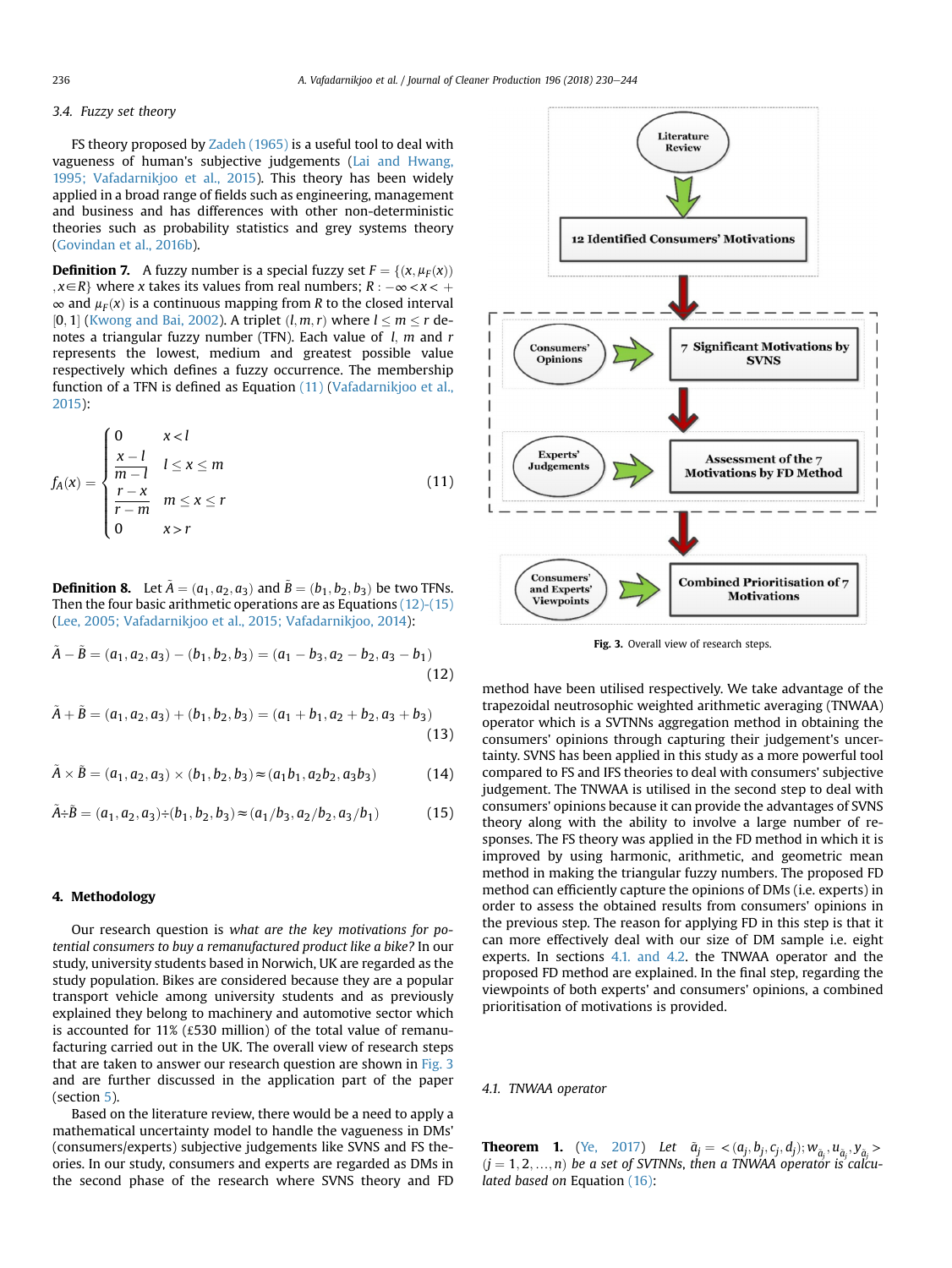<span id="page-7-0"></span>
$$
TNWAA(\tilde{a}_1, \tilde{a}_2, ..., \tilde{a}_n) = \sum_{j=1}^n p_j \tilde{a}_j
$$
  
=  $\left( \sum_{j=1}^n p_j a_j, \sum_{j=1}^n p_j b_j, \sum_{j=1}^n p_j c_j, \sum_{j=1}^n p_j d_j \right); 1$   

$$
- \prod_{j=1}^n (1 - w_{\tilde{a}_j})^{p_j}, \prod_{j=1}^n u_{\tilde{a}_j}^{p_j}, \prod_{j=1}^n y_{\tilde{a}_j}^{p_j}
$$
(16)

where  $p_j$  is the weight of  $\tilde{a}_j$  $(j = 1, 2, ..., n)$  in a way that  $p_j > 0$  and  $\sum_{j=1}^{n} p_j = 1$ . When,  $p_j = \frac{1}{n}$  for  $j = 1, 2, ..., n$  then the TNWAA will be converted to TNAA converted to TNAA.

The proof of [theorem 1](#page-6-0) utilising mathematical induction is available in [Ye \(2017\).](#page-14-0)

## 4.2. FD method

Step 1: Pair-wise Comparison Matrix

The experts are asked to evaluate elements on the basis of their significance and relative importance of each element  $C_i$  over  $C_i$ using the Saaty importance scale (Table 3).

Given  $C_1, C_2, ..., C_n$  represent a collection of elements, while  $a_{ijk}$ denotes a quantified judgement on a pair of elements,  $C_i$  and  $C_j$  by expert  $k$  ( $k = 1, 2, ..., m$ ). This results in a pair-wise comparison matrix as shown in Equation (17) ([Hayaty et al., 2014; Liu and Chen,](#page-13-0) [2007\)](#page-13-0):

$$
A_k = [a_{ijk}] = [1 \ a_{12k} \cdots a_{1nk}^1 / a_{12k}^1 \cdots a_{2nk}^1 \cdots ] / a_{1nk}^1 / a_{2nk}^1 \cdots 1]
$$
\n(17)

Step 2: Consistency Calculation

Based on Saaty's suggestion [\(Saaty, 1980](#page-14-0)) a consistency test should be carried out to differentiate the consistent comparisons (with acceptable deviations) from the inconsistent comparisons (with unacceptable deviations). The consistency test includes the use of a consistency ratio (CR) (Equation  $(18)$ ) where random (consistency) index (RI) depends on the number of elements being evaluated (n) (Table 4) and  $\lambda_{max}$  is the maximum value of the eigenvector. If the value  $CR \geq 0.1$  (a threshold of 10%) then the expert has to undergo a revision and redo the pair-wise comparisons ([Leung and Cao, 2000\)](#page-13-0). The consistency issue in the pair-wise comparison matrix has been considered extensively in the literature (Aguarón et al., 2016; Linares et al., 2016; Pereira and Costa, [2015; Ishizaka and Lusti, 2004](#page-13-0)). [Saaty \(1994\)](#page-14-0) recommended thresholds of 5% and 8% for 3 by 3 and 4 by 4 matrices, respectively (Aguaron and Moreno-Jiménez, 2003).

| Table 3 |  |
|---------|--|
|---------|--|

Importance rating scale ([Saaty, 1980](#page-14-0)).

| Numerical Scale | Verbal Scale                |
|-----------------|-----------------------------|
|                 | Equal Importance            |
|                 | Weak Importance             |
|                 | Moderate Importance         |
|                 | Moderate Plus Importance    |
|                 | Strong Importance           |
| 6               | Strong Plus Importance      |
|                 | Very Strong Importance      |
|                 | Very Very Strong Importance |
|                 | Extreme Importance          |

$$
CR = \frac{(\lambda_{max} - n)}{(n - 1)} / RI
$$
\n(18)

Step 3: Fuzzy pair-wise comparison matrix

In order to construct the fuzzy pair-wise comparison matrix, all opinions of m experts on the judgement of each pair of elements should be incorporated as a TFN (Equation  $(19)$ ) which is constructed based on Equations (20)-(22):

$$
\tilde{a}_{ij} = \left(\alpha_{ij}, \delta_{ij}, \gamma_{ij}\right) \tag{19}
$$

$$
\alpha_{ij} = \frac{m}{\sum\limits_{k=1}^{m} \frac{1}{a_{ijk}}} \tag{20}
$$

$$
\delta_{ij} = \sqrt[m]{\prod_{k=1}^{m} a_{ijk}} \tag{21}
$$

$$
\gamma_{ij} = \frac{1}{m} \sum_{k=1}^{m} a_{ijk} \tag{22}
$$

where  $\alpha_{ij}$ ,  $\delta_{ij}$  and  $\gamma_{ij}$  are calculated on the basis of the harmonic-H(f), geometric-  $G(f)$  and arithmetic-  $A(f)$  mean respectively. It is well-known that  $A(f) \ge G(f) \ge H(f)$  and called the arithmeticgeometric-harmonic mean inequality ([Xia et al., 1999](#page-14-0)). Thus,  $\alpha_{ij} \leq \delta_{ij} \leq \gamma_{ij}$  is obtained and suitable to be applied in a TFN. Following the above outlines, a fuzzy reciprocal pair-wise comparison matrix can be computed as shown in Equation (23):

$$
\tilde{A} = \begin{bmatrix} \tilde{a}_{ij} \end{bmatrix}
$$
\n
$$
= \begin{bmatrix}\n(1, 1, 1) & (\alpha_{1j}, \delta_{1j}, \gamma_{1j}) & \cdots & (\alpha_{1n}, \delta_{1n}, \gamma_{1n}) \\
\left(\frac{1}{\gamma_{1j}} \frac{1}{\delta_{1j}} \frac{1}{\alpha_{1j}}\right) & (1, 1, 1) & \cdots & (\alpha_{2n}, \delta_{2n}, \gamma_{2n}) \\
\vdots & \vdots & \ddots & \vdots \\
\left(\frac{1}{\gamma_{1n}} \frac{1}{\delta_{1n}} \frac{1}{\alpha_{1n}}\right) & \left(\frac{1}{\gamma_{2n}} \frac{1}{\delta_{2n}} \frac{1}{\alpha_{2n}}\right) & \cdots & (1, 1, 1)\n\end{bmatrix}
$$
\n(23)

Step 4: Fuzzy weights calculation

Fuzzy weight of each element (i.e.  $\tilde{W}_i$ ) can be calculated using Equation  $(24)$  and  $(25)$ :

$$
\tilde{Z}_i = \left(\sum_{j=1}^n \tilde{a}_{ij}\right) / n \quad \forall i = 1, 2, ..., n
$$
\n(24)

$$
\tilde{W}_i = \tilde{Z}_i / \left( \sum_{i=1}^n \tilde{Z}_i \right) \quad \forall i = 1, 2, ..., n
$$
\n(25)

Step 5: Weights defuzzification

Convert fuzzy weights into crisp values by utilising Equation [\(26\)](#page-8-0) ([Bhosale and Kant, 2016](#page-13-0)) to obtain best non-fuzzy

Table 4 Random (consistency) index (RI) ([Golden et al., 1989\)](#page-13-0).

|  |  |  |  | n 1 2 3 4 5 6 7 8 9 10                        |  |
|--|--|--|--|-----------------------------------------------|--|
|  |  |  |  | RI 0 0 0.58 0.9 1.12 1.24 1.32 1.41 1.45 1.49 |  |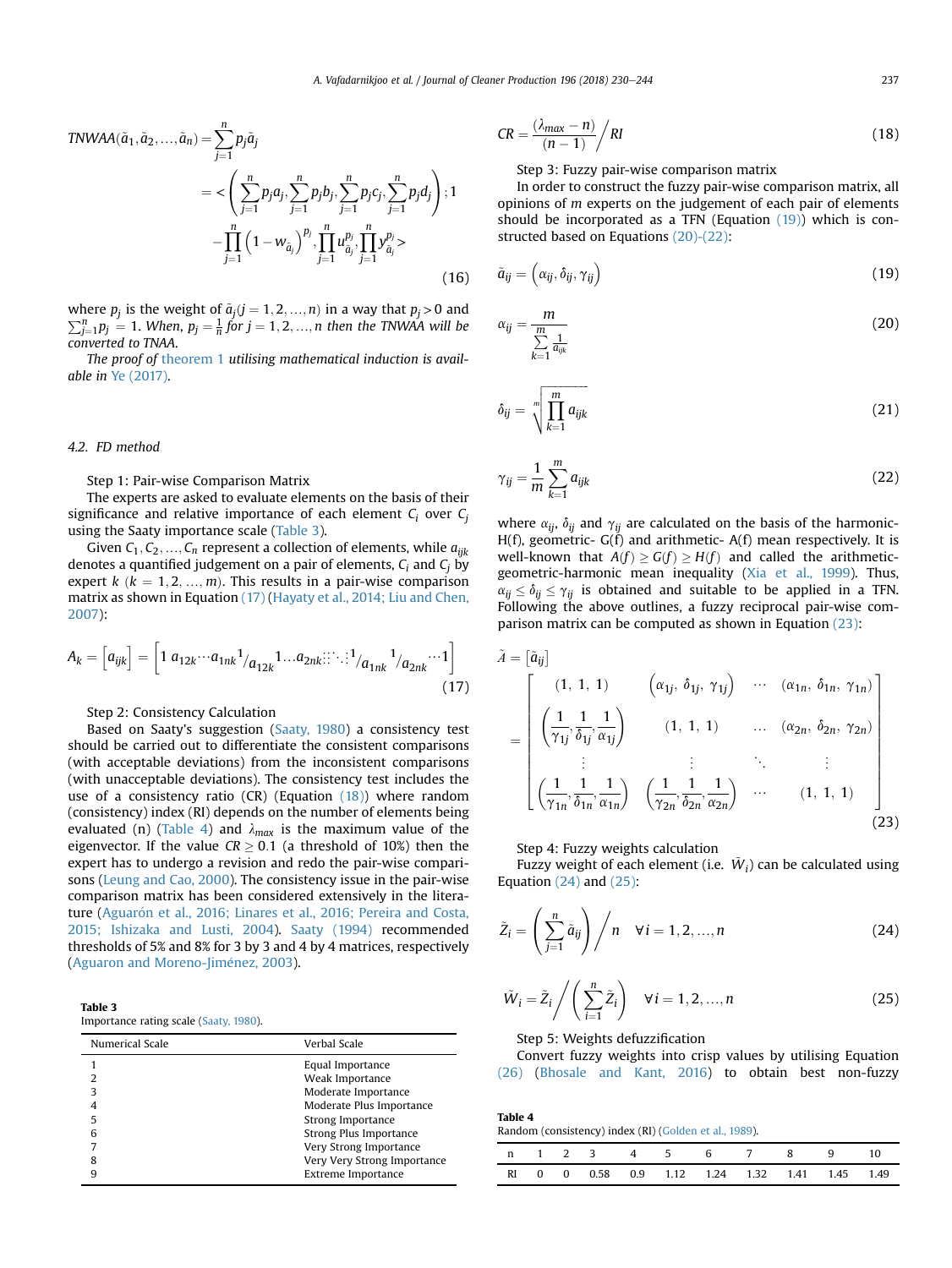<span id="page-8-0"></span>performance (BNP) so as to rank the elements using the order relation of crisp numbers which are real numbers.

$$
BNP = \frac{[(r-l)+(m-l)]}{3} + l \tag{26}
$$

## 5. Application case

## 5.1. Identification of consumers' motivations

Through review of the related literature in consumer behaviour and remanufacturing as discussed in the literature review section, twelve main consumers' motivations which lead potential consumers to purchase a remanufactured product (in our study a remanufactured bike) were identified (Table 5).

## 5.2. Acquiring consumers' opinions

The SVTNNs as defined in Defi[nition 3](#page-5-0) were utilised to capture the vagueness of consumers' subjective judgements to find out which elements described in Table 5 are more significant according to consumers' viewpoints. Each participant was asked to give their opinion based on a 7-point scale  $(1–7)$  represented in [Table 6](#page-9-0). For this purpose, a couple of questionnaires [\(Appendix A\)](#page-12-0) in on-line and print formats were handed out on a random basis among student participants. The participants in our survey were university students based in UK mainly at the University of East Anglia, Norwich, UK. University students were contacted by email to fill out the on-line questionnaire and for some of them the questionnaire forms were printed out to be filled in. Among responses, 104 ones were complete and suitable for further analysis. The descriptive statistics of the 104 students who participated in the first phase of this research indicates that 52.88% (55 students) were at undergraduate level and 47.12% (49 students) were at postgraduate level either master's degree or PhD students.

Then, to obtain the aggregated opinions of consumers, we utilised TNWAA operator according to Equation [\(16\).](#page-7-0) Opinions of postgraduate students participated in our survey were considered twice as important as undergraduate students' opinions. Afterwards, to get a crisp value the score function elaborated in Definition 5 and shown in Equation [\(10\)](#page-5-0) has been applied to facilitate the comparisons of the resulted SVTNNs.

## 5.3. Obtaining expert's judgements

Forty-seven academic experts in the fields closely related to remanufacturing and consumer behaviour were contacted by invitation emails to take part in an on-line survey [\(Appendix B\)](#page-12-0). Eight complete responses out of 47 had been received which were used in the analysis. The eight experts (see [Table 7](#page-9-0) for experts' profile) reviewed the outcome of the prior phase which was based on the consumers' opinions. That is to say, the seven best motivations which were resulted from consumers' opinions sent to the chosen experts then by utilising FD methodology the seven main motivations were assessed and prioritised.

The experts have proper knowledge and experience in the fields of remanufacturing, consumer behaviour, closed-loop supply chain and marketing with the average experience of 11 years in academia whose judgements can significantly improve the robustness of the results. The FD method applied for this purpose and the steps explained in section [4.2](#page-7-0) were shadowed. We assigned equal importance weights to each expert's opinions.

## 6. Results

The summarised data collected from the 104 potential consumers' opinions are represented in [Table 8](#page-9-0).

Based on phase two of our study and applying SVTNNs and TNWAA operator, the order of 12 motivations on the basis of consumers' opinions was reached [\(Table 9](#page-10-0)).

As it is obvious in [Table 9,](#page-10-0) the obtained seven best motivations are quality, warranty, information provision, price, value-added services, remanufacturer's reputation and retailer's reputation respectively. Only seven factors among twelve were selected because of three reasons. Firstly, seven factors are more applicable for practitioners rather than numerous elements, particularly more than ten. Secondly, in the next phase in the FD method carrying out a large

## Table 5

| Identified consumers' motivations. |                                                                                                                                                                                                                                               |                                                                  |
|------------------------------------|-----------------------------------------------------------------------------------------------------------------------------------------------------------------------------------------------------------------------------------------------|------------------------------------------------------------------|
| Motivation                         | Definition                                                                                                                                                                                                                                    | Reference                                                        |
| Environmental<br>Impact            | A remanufactured bike may have reduced impact on the environment                                                                                                                                                                              | Jiménez-Parra et al., 2014                                       |
| Information<br>Provision           | Information about a remanufactured bike's status includes information like its age, possible damages, proportion of<br>remanufactured components and results of performance tests. Also, information about the use history could give         | Van Weelden et al., 2016                                         |
| OEM's Brand<br>Reputation          | insight on how the bike was used for example use intensity (average hours per day), reason of discarding<br>A well-recognised OEM's brand may encourage the purchase of a remanufactured bike of that OEM's brand                             | Michaud and Llerena, 2011                                        |
| Price                              | Lower price of a remanufactured bike in comparison to a similar new bike                                                                                                                                                                      | Jiménez-Parra et al., 2014                                       |
| Ouality                            | Quality factors such as Performance Characteristics and Perceived Functional Risk                                                                                                                                                             | Gullstrand Edbring et al.,                                       |
|                                    |                                                                                                                                                                                                                                               | 2016; Hazen et al., 2017a                                        |
| Remanufacturer's<br>Reputation     | An approved remanufacturer by the OEM                                                                                                                                                                                                         | Michaud and Llerena, 2011                                        |
| Retailer's<br>Reputation           | Shops'/retailers' reputation or ease of access. Bikes being available in a popular established retail channel or if available Van Weelden et al., 2016<br>in special stores; being conveniently accessible for potential customers            |                                                                  |
| Scarcity                           | Scarcity or non-availability of new specific bikes means they are not available in shops/retailers or markets because                                                                                                                         | Gullstrand Edbring et al.,                                       |
|                                    | they are no longer produced thus, they may motivate consumers to purchase remanufactured counterparts                                                                                                                                         | 2016                                                             |
| Technology                         | Remanufactured bikes that incorporate the latest technology                                                                                                                                                                                   | Jiménez-Parra et al., 2014                                       |
| Unique Design                      | Design and appearance of a remanufactured bike may work as a motivator                                                                                                                                                                        | Gullstrand Edbring et al.,<br>2016                               |
| Value-added<br>Services            | Giving a trying out chance to consumer before a buying is done; free shipping, reward levels (for instance having a Hall Frota Neto et al., 2016<br>of Fame for customers) and so on may motivate consumers to purchase a remanufactured bike |                                                                  |
| Warranty                           | Providing appropriate warranty may motivate consumers to purchase a remanufactured bike                                                                                                                                                       | Frota Neto et al., 2016;<br>Subramanian and<br>Subramanyam, 2012 |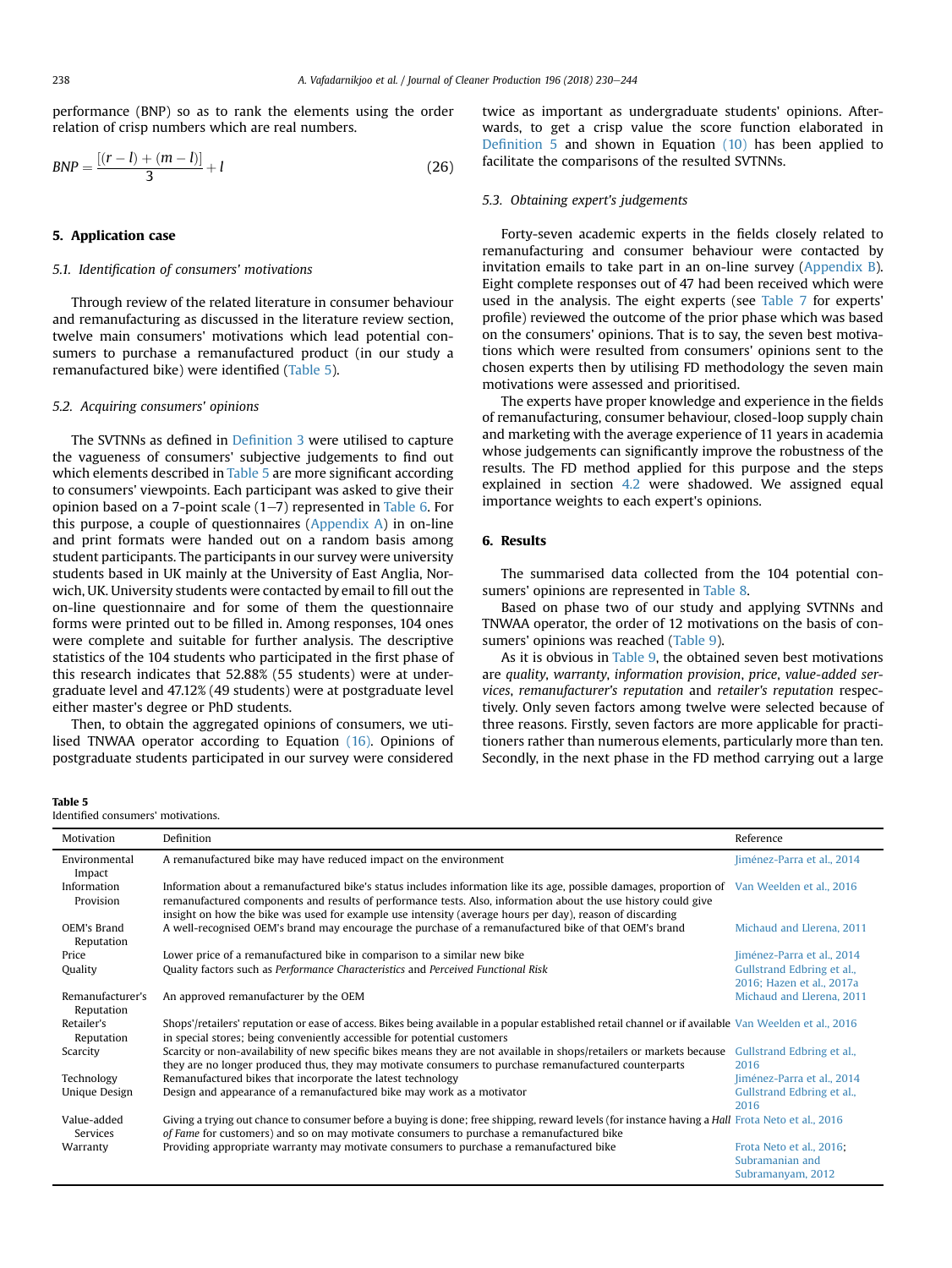<span id="page-9-0"></span>Table 6

| Linguistic values of SVTNNs for the linguistic terms (Ye, 2017). |  |  |
|------------------------------------------------------------------|--|--|
|------------------------------------------------------------------|--|--|

| Numerical<br>Scale | Verbal Scale            | <b>SVTNNs</b>                             |
|--------------------|-------------------------|-------------------------------------------|
|                    | Very Unimportant (VU)   | $< (0.1, 0.1, 0.1, 0.1); 0.5, 0.3, 0.3>$  |
| 2                  | Unimportant (U)         | $< (0.2, 0.3, 0.4, 0.5); 0.6, 0.2, 0.2>$  |
| 3                  | Fairly Unimportant (FU) | $< (0.3, 0.4, 0.5, 0.6); 0.7, 0.1, 0.1 >$ |
| 4                  | Medium (M)              | $< (0.4, 0.5, 0.6, 0.7); 0.8, 0.0, 0.1 >$ |
| 5                  | Fairly Important (FI)   | $< (0.5, 0.6, 0.7, 0.8); 0.8, 0.1, 0.1 >$ |
| 6                  | Important (I)           | $< (0.7, 0.8, 0.9, 1.0); 0.8, 0.2, 0.2>$  |
| 7                  | Very Important (VI)     | $<$ (1.0, 1.0, 1.0, 1.0); 0.9, 0.1, 0.1 > |

Table 7

Academic experts' profiles.

| Expert | Expertise                | Academic Position   | Age | Country |
|--------|--------------------------|---------------------|-----|---------|
|        | Remanufacturing          | Associate Professor | 36  | USA     |
| 2      | Closed-loop Supply Chain | Professor           | 49  | USA     |
| 3      | Remanufacturing          | Professor           | 35  | Germany |
| 4      | Consumer Behaviour       | Professor           | 52  | France  |
| 5      | Remanufacturing          | Professor           | 59  | USA     |
| 6      | Closed-loop Supply Chain | Assistant Professor | 42  | USA     |
|        | Marketing                | Associate Professor | 50  | France  |
| 8      | Consumer Behaviour       | Assistant Professor | 34  | Sweden  |

## Table 8

Frequencies and percentages of consumers' opinions on purchase motivations.

number of pair-wise comparisons would be confusing and timeconsuming for experts to provide their judgements. Thirdly, it is suggested in the pair-wise comparisons literature that the maximum number for comparisons should be no more than seven factors ([Saaty, 1980; Saaty and Ozdemir, 2003\)](#page-14-0). Then, these seven motivations based on the experts' opinions utilising FD method (section [4.2](#page-7-0)) will be ranked to improve robustness and verify outcomes by incorporating both experts' and consumers' views. The achieved ranking derived from the experts' judgements appears in [Table 10](#page-10-0). The CR values for all experts' pair-wise comparisons were calculated and fixed and found to be less than 10%. They are 9.01%, 9.85%, 8.59%, 9.81%, 9.92%, 9.58%, 8.23% and 9.71% respectively which reveals the reliability of the judgements.

It is quite apparent with reference to [Table 10](#page-10-0) that experts' judgements are relatively different to consumers' opinions other than warranty which lies at the second rank in both orders (see [Table 11](#page-10-0)).

Findings indicate that price of the remanufactured bike is the most significant motivational factor in experts' opinions while quality is the critical motivator in consumers' perspective that lead them to buy a remanufactured bike. The second key motivation in both evaluations is warranty. On the bottom of the consumers' list ([Table 9](#page-10-0)), are environmental impact and unique design which shows that albeit their expected importance, they do not seem to play a principal role in shaping the consumers' buying decision of a

| $\#$             | Answer             | $\%$                          | Count          | $\%$                         | Count          | $\%$                           | Count        |
|------------------|--------------------|-------------------------------|----------------|------------------------------|----------------|--------------------------------|--------------|
|                  |                    | Price                         |                | Environmental Impact         |                | Technology                     |              |
| $\mathbf{1}$     | Very Unimportant   | 2.9%                          | 3              | 7.7%                         | 8              | 1.0%                           | 1            |
| $\overline{2}$   | Unimportant        | 0.0%                          | $\bf{0}$       | 4.8%                         | 5              | 4.8%                           | 5            |
| 3                | Fairly Unimportant | 2.9%                          | 3              | 10.6%                        | 11             | 10.6%                          | 11           |
| 4                | Medium             | 8.7%                          | 9              | 23.1%                        | 24             | 23.1%                          | 24           |
| 5                | Fairly Important   | 20.2%                         | 21             | 29.8%                        | 31             | 26.0%                          | 27           |
| 6                | Important          | 39.4%                         | 41             | 16.3%                        | 17             | 26.0%                          | 27           |
| 7                | Very Important     | 26.0%                         | 27             | 7.7%                         | 8              | 8.7%                           | 9            |
|                  | Total              | 100%                          | 104            | 100%                         | 104            | 100%                           | 104          |
|                  |                    | Value-added Services          |                | Warranty                     |                | Quality                        |              |
| $\mathbf{1}$     | Very Unimportant   | 1.0%                          | 1              | 1.9%                         | $\overline{2}$ | 2.9%                           | 3            |
| 2                | Unimportant        | 3.8%                          | 4              | 1.9%                         | 2              | 0.0%                           | $\bf{0}$     |
| 3                | Fairly Unimportant | 5.8%                          | 6              | 4.8%                         | 5              | 0.0%                           | $\bf{0}$     |
| 4                | Medium             | 17.3%                         | 18             | 12.5%                        | 13             | 2.9%                           | 3            |
| 5                | Fairly Important   | 31.7%                         | 33             | 9.6%                         | 10             | 11.5%                          | 12           |
| 6                | Important          | 23.1%                         | 24             | 26.9%                        | 28             | 27.9%                          | 29           |
| 7                | Very Important     | 17.3%                         | 18             | 42.3%                        | 44             | 54.8%                          | 57           |
|                  | Total              | 100%                          | 104            | 100%                         | 104            | 100%                           | 104          |
|                  |                    | Scarcity                      |                | Unique Design                |                | Remanufacturer's<br>Reputation |              |
| $\mathbf{1}$     | Very Unimportant   | 3.8%                          | $\overline{4}$ | 2.9%                         | 3              | 1.0%                           | $\mathbf{1}$ |
| $\overline{2}$   | Unimportant        | 6.7%                          | $\overline{7}$ | 14.4%                        | 15             | 2.9%                           | 3            |
| 3                | Fairly Unimportant | 7.7%                          | 8              | 19.2%                        | 20             | 7.7%                           | 8            |
| 4                | Medium             | 31.7%                         | 33             | 18.3%                        | 19             | 25.0%                          | 26           |
| 5                | Fairly Important   | 18.3%                         | 19             | 23.1%                        | 24             | 22.1%                          | 23           |
| 6                | Important          | 20.2%                         | 21             | 13.5%                        | 14             | 27.9%                          | 29           |
| 7                | Very Important     | 11.5%                         | 12             | 8.7%                         | 9              | 13.5%                          | 14           |
|                  | Total              | 100%                          | 104            | 100%                         | 104            | 100%                           | 104          |
|                  |                    | <b>OEM's Brand Reputation</b> |                | <b>Information Provision</b> |                | Retailer's Reputation          |              |
| $\mathbf{1}$     | Very Unimportant   | 1.0%                          | $\mathbf{1}$   | 1.0%                         | $\mathbf{1}$   | 1.0%                           | $\mathbf{1}$ |
| $\boldsymbol{2}$ | Unimportant        | 4.8%                          | 5              | 3.8%                         | 4              | 10.6%                          | 11           |
| 3                | Fairly Unimportant | 9.6%                          | 10             | 3.8%                         | 4              | 4.8%                           | 5            |
| 4                | Medium             | 25.0%                         | 26             | 11.5%                        | 12             | 17.3%                          | 18           |
| 5                | Fairly Important   | 23.1%                         | 24             | 19.2%                        | 20             | 23.1%                          | 24           |
| 6                | Important          | 26.0%                         | 27             | 25.0%                        | 26             | 26.0%                          | 27           |
| 7                | Very Important     | 10.6%                         | 11             | 35.6%                        | 37             | 17.3%                          | 18           |
|                  |                    | 100%                          |                | 100%                         | 104            | 100%                           | 104          |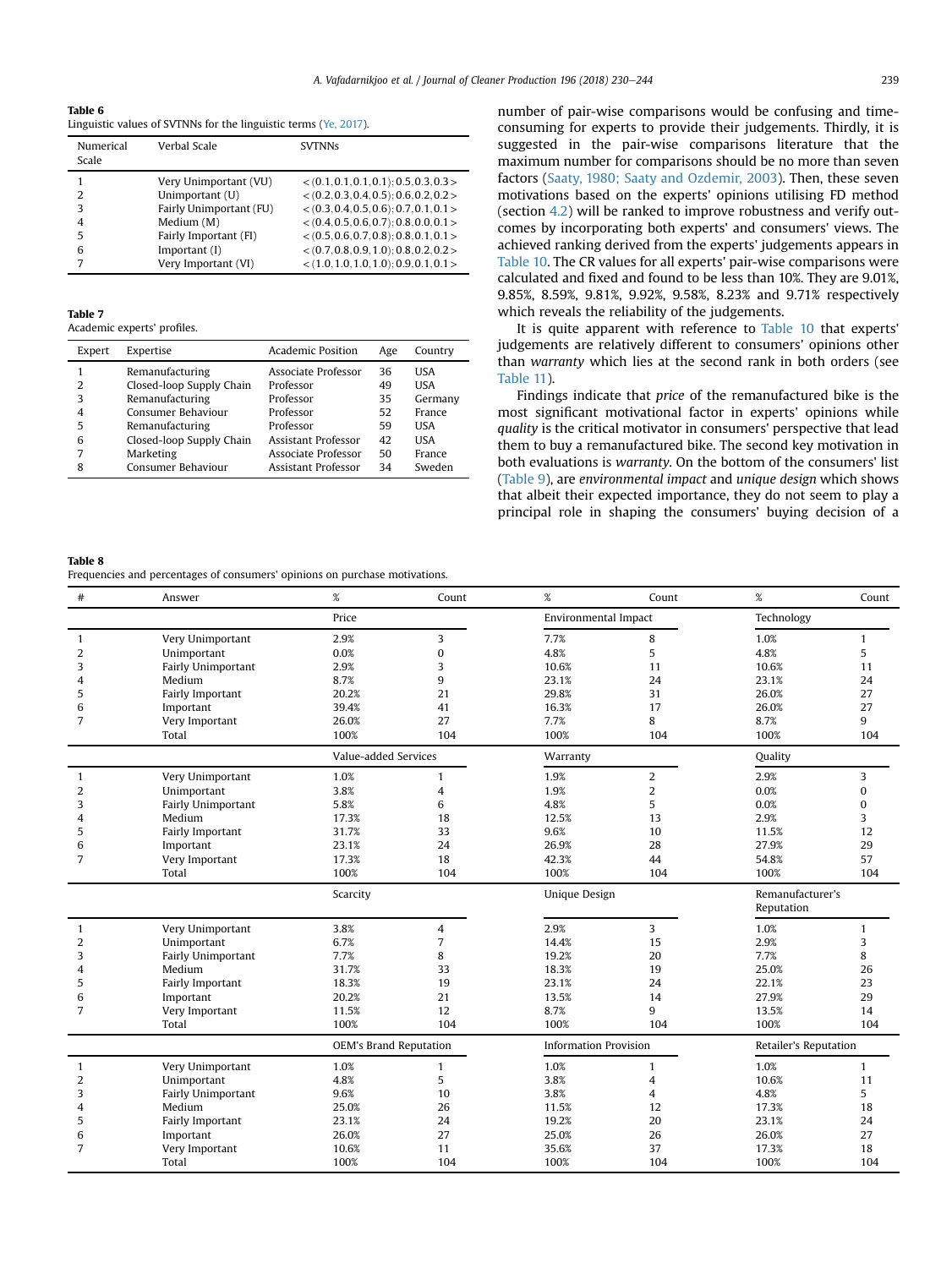#### <span id="page-10-0"></span>Table 9

Results of consumers' opinions.

| <b>Motivational Factor</b>    | Weight  | Rank |
|-------------------------------|---------|------|
| Quality                       | 0.78192 |      |
| Warranty                      | 0.73083 | 2    |
| <b>Information Provision</b>  | 0.71785 | 3    |
| Price                         | 0.70031 | 4    |
| Value-added Services          | 0.63785 | 5    |
| Remanufacturer's Reputation   | 0.62028 | 6    |
| Retailer's Reputation         | 0.61163 |      |
| <b>OEM's Brand Reputation</b> | 0.59764 | 8    |
| Technology                    | 0.58423 | 9    |
| Scarcity                      | 0.56894 | 10   |
| Environmental Impact          | 0.53475 | 11   |
| Unique Design                 | 0.52020 | 12   |

Table 10

Results of experts' opinions.

| <b>Motivational Factor</b>   | Weight  | Rank |
|------------------------------|---------|------|
| Price                        | 0.39459 |      |
| Warranty                     | 0.20734 | 2    |
| Remanufacturer's Reputation  | 0.18286 | 3    |
| Quality                      | 0.17606 | 4    |
| <b>Information Provision</b> | 0.10652 | 5    |
| Retailer's Reputation        | 0.08164 | 6    |
| Value-added Services         | 0.05805 | 7    |

remanufactured bike in this study.

## 7. Discussion

Based on the analysis of the potential consumers' opinions, the seven critical motivational factors for buying a remanufactured bike obtained as quality, warranty, information provision, price, value-added services, remanufacturer's reputation, and retailer's reputation respectively. In our study, we tried to incorporate experts' opinions into our considerations in order to reach a more reliable order of motivations, thus, eight experts in the related fields provided their evaluations ([Table 7\)](#page-9-0). Aggregating opinions of experts and consumers is not a straightforward task as they see issues from different perspectives. However, it is attempted to reach a consensus on the motivational factors rankings. The combined ranking based on consumers' and experts' opinions are represented in Table 11. In the aggregated ranking, the average ranking was calculated putting more emphasis on the consumers opinions rather than experts which means averaged rankings closer to consumers' ranking were chosen.

This outcome confirms the result of prior studies that have noted quality and price as two pivotal factors affecting purchase intention (PI) of consumers for remanufactured products [\(Agrawal](#page-13-0) [et al., 2015; Atasu et al., 2010; Guide and Van Wassenhove, 2001;](#page-13-0) [Jim](#page-13-0)é[nez-Parra et al., 2014](#page-13-0)). For instance, quality as one of the

important factors which was already indicated by [Hazen et al.](#page-13-0) [\(2017a\)](#page-13-0) that consumer perception of the remanufactured products quality is one of the chief reasons for remanufacturing's failure to achieve its potential. [Abbey et al. \(2017\)](#page-13-0) found that consumers hold overriding concern about the quality of remanufactured goods. [Abbey et al. \(2015\)](#page-13-0) identified quality perceptions as significant drivers of increased demand for remanufactured product which was also obtained in our study. [Ma et al. \(2017\)](#page-13-0) identified that perceived quality has a positive effect on remanufactured electronic products purchase attitude. Price was the third identified potential motivator for [Abbey et al. \(2015\)](#page-13-0) as well. The study of [Jim](#page-13-0)é[nez-Parra et al. \(2014\)](#page-13-0) revealed that motivations such as *price* and environmental issues play a key positive role in the purchase intention of remanufactured laptops while technological aspects have a negative impact on consumers' motivation. In our findings, also Technology factor was not listed among the seven significant motivations as it ranked 9th in consumers' opinion (Table 9). [Giutini and Gaudette \(2003\)](#page-13-0) indicated the price of remanufactured products is nearly 30-40% lower than newly manufactured counterparts which can obviously act as a proper motivator for potential consumers.

Warranty was revealed in both consumers' and experts' opinions as the second most significant factor so it stood at the second priority in the final ranking. In the definition of a remanufactured product (section [1.1\)](#page-0-0), it is indicated that remanufactured products reach the same warranty level or even better warranty compared to new products. Thus, warranty would not be normally a great deal of concern but remanufacturers should pay more attention to this element as it was recognised by both consumers and experts as the second most crucial motivator. In comparison between warranty and price, [Subramanian and Subramanyam \(2012\)](#page-14-0) found that stronger warranties are not remarkably related to higher prices paid for remanufactured products.

Information provision was the fourth identified purchase motivator in our findings. It can be related to perceived knowledge indicated in [Ma et al. \(2017\)](#page-13-0) as a positive factor on purchase attitude of a remanufactured electronic product. Perceived knowledge is about general knowledge about remanufacturing which implies the more consumers know about remanufactured products the more likely they will buy them. In our study, information provision is about detailed information about the specific remanufactured bike such as its age, possible damages, proportion of remanufactured components, results of performance tests, use history, use intensity (average use hours per day) and reason of discarding. The provided information can also correspond with the general perceived knowledge of the remanufactured product. The influence of information asymmetry on the markets' functions was first discussed in [Akerlof \(1970\)](#page-13-0). The problem is particularly highlighted in 0n-line markets such as eBay because potential consumers have no opportunity to check the product before buying or they do not have enough information about product usage background. The information provision factor appears to be connected to quality as well as value-added services that should be taken into consideration. The

## Table 11

The combination of consumers' and experts' rankings.

| nne companation or conpaniers and cuperts ramings. |                    |                  |                  |
|----------------------------------------------------|--------------------|------------------|------------------|
| Motivational Factor                                | Consumers' Ranking | Experts' Ranking | Combined Ranking |
| Quality                                            |                    |                  |                  |
| Warranty                                           |                    |                  |                  |
| Information Provision                              |                    |                  |                  |
| Price                                              |                    |                  |                  |
| Value-added Services                               |                    |                  |                  |
| Remanufacturer's Reputation                        |                    |                  |                  |
| Retailer's Reputation                              |                    |                  |                  |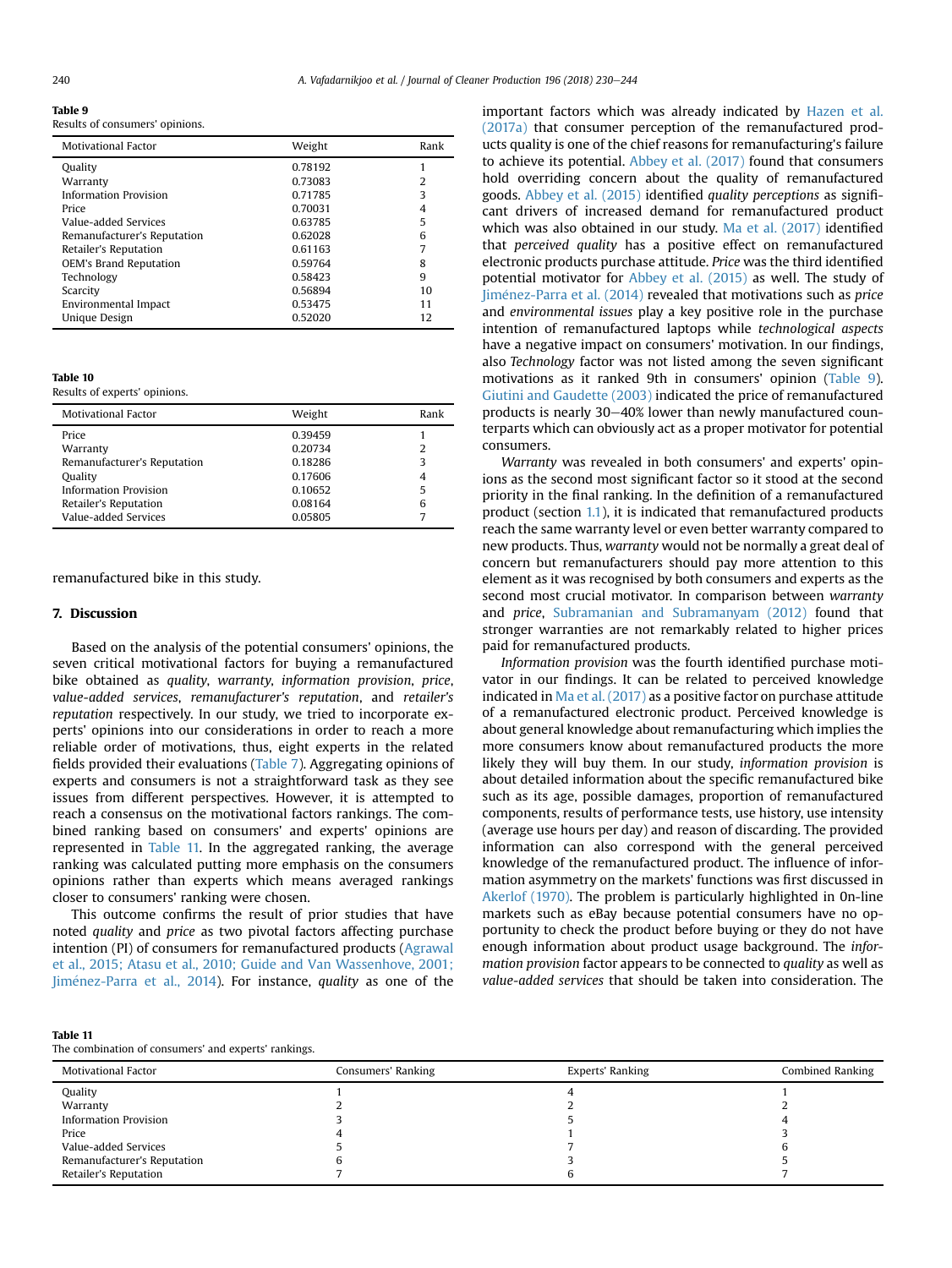value-added services identified as the 6th most important factor affecting buying intention of consumers.

[Abbey et al. \(2015\)](#page-13-0) showed that branding effect or remanufacturer's reputation positively impacts the quality perceptions of consumers for new products which is not necessarily the case for remanufactured products. This issue of how and why consumers dissociate the positive benefits of the original brand from the remanufactured product has remained an open, unsolved challenge. However, our study revealed that this brand equity or remanufacturer's reputation plays an important role to encourage the purchase of a remanufactured bike as it was 5th among the seven critical motivators.

At the bottom of our seven-factor list is retailer's reputation. In [Van Weelden et al. \(2016\)](#page-14-0) it was identified that some interviewed potential consumers of refurbished/remanufactured phones were identified as uninterested to take extra effort to go to a special retailer to purchase the remanufactured product. It was also declared that the remanufactured phones were not offered by established retail channels which made it hard to take remanufactured products into consideration. In our findings, retailer's reputation was found as a relatively less interesting factor among other motivational factors. However, being comparatively less important does not necessarily mean that it cannot have an impact on purchase intention. If remanufactured products can be offered in established popular retail channels or being conveniently accessible by consumers in special retailers they can positively encourage purchase, even if not as effectively as quality, warranty or price.

The final noteworthy point is that environmental impact has not been regarded as one of the seven most significant motivators for buying a remanufactured bike in our study as it was ranked 11th out of 12 factors ([Table 9](#page-10-0)). This finding was in line with the study of [Abbey et al. \(2015\)](#page-13-0) where the researchers identified lack of green consumer interest in remanufactured products. However, in much of the remanufacturing literature, environmental impact or green benefits of remanufacturing are presumed to be a key motivator to encourage the purchase of remanufactured products by customers ([Abbey et al., 2015](#page-13-0)).

## 8. Conclusions

Environmental issues caused by solid waste of manufactured goods have resulted in stricter legislation as well as consumer awareness. The environmental awareness of consumers generally provided a fresh market opportunity in various businesses to offer environmentally friendly or green products (even though, the extent of the influence of customers' green interest on their PI is debatable). Moreover, generating new economic opportunities such as skilled jobs made firms implement end-of-life strategies like remanufacturing. Customers' perceptions on remanufactured products as one of the CLSC factors significantly impact demand of remanufactured products. On the other hand, it is also important for remanufacturing firms to know which factors lead potential customers to purchase a specific remanufactured product to adjust their operations accordingly and maximise their selling volume and profitability.

Literature suggests studies that explored the demand side of the remanufacturing supply chain are handful. Additionally, understanding factors impacting on consumers acceptance of remanufactured products has been recognised as one of the key drivers of improving sustainability and profitability of the remanufacturing supply chain. Consequently, in this study, we attempted to address this significant topic by contribution to the demand side of the CLSC. One of the aspects of demand side would be consumer purchasing behaviour of remanufactured products like consumers'

motivations to buy remanufactured bikes that was explored in our study. Main consumers' motivations to buy a remanufactured bike were analysed by collecting data from students based in Norwich, UK utilising literature survey as well as experts' opinions. The notion of incorporating consumers' opinions and experts' judgements by applying appropriate methods was utilised in this study.

For this purpose, twelve main consumers' motivations which lead potential consumers to purchase a remanufactured bike were identified. Then, SVTNN and the TNWAA operator were employed to capture the uncertainty of consumers' subjective judgements to obtain 7 motivations out of 12 initial motivations which had already resulted from the literature survey. We received 104 questionnaires complete and suitable for further analysis. The resulted seven best motivations were quality, warranty, information provision, price, value-added services, remanufacturer's reputation, and retailer's reputation respectively. Then, the seven motivations were ranked according to the eight experts' judgements utilising the FD method. Consequently, in a combined ranking, the most critical consumers' motivations revealed as quality, warranty, price, information provision, remanufacturer's reputation, value-added services and retailer's reputation respectively. In fact, experts' judgements added more insight into the consumers' opinions to obtain the final ranking of motivators.

The contributions of this research are threefold. Firstly, it addressed a gap in the remanufacturing and CLSC literature by exploring the demand side of the supply chain and main motivations of consumers to buy a remanufactured bike. Secondly, application of a novel methodological approach was proposed in the FD method by introducing averaging viewpoint in the formation of TFNs by applying the arithmetic-geometric-harmonic mean inequality concept. Thirdly, the SVNS theory and the SVTNN were applied in a practical case in remanufacturing and consumer behaviour areas.

The results of this research can be applied in further investigation of PI. The identified motivations would be valuable tools for firms in the current competitive market because they can effectively assist companies in developing efficient marketing strategies. This study delivers a fresh insight into the demand side of remanufacturing supply chain literature which merits further exploration particularly by applying advanced quantitative methods.

In future studies, hybrid non-deterministic methods such as NS theory and other multiple attribute decision making (MADM) methods can be applied and offer a more realistic perspective on the remanufacturing and CLSC issues by capturing uncertainty of DMs' subjective judgements. Furthermore, not all motivators are independent - for example quality and value-added services can be closely interconnected - methods like DEMATEL or ISM can be useful in leading to more robust prioritisation. The motivators which are inherently positive features encouraging consumers purchasing remanufactured bikes were investigated in this study. Taking into account the barriers or negative criteria which lead consumers not buying remanufactured products or encourage them to regard those products unappealing can be investigated in future research. In this research, the importance weights of all experts considered as equal which can also be considered as different fuzzy or grey numbers to efficiently capture the weights of the judgements based on the experience and knowledge of experts. Moreover, more participants in future studies (either consumers or experts) can be recruited or practitioners can also be involved in the research to provide more reliable results.

## Acknowledgement

The authors would also like to thank the project 'A cross country examination of supply chain barriers on market access for small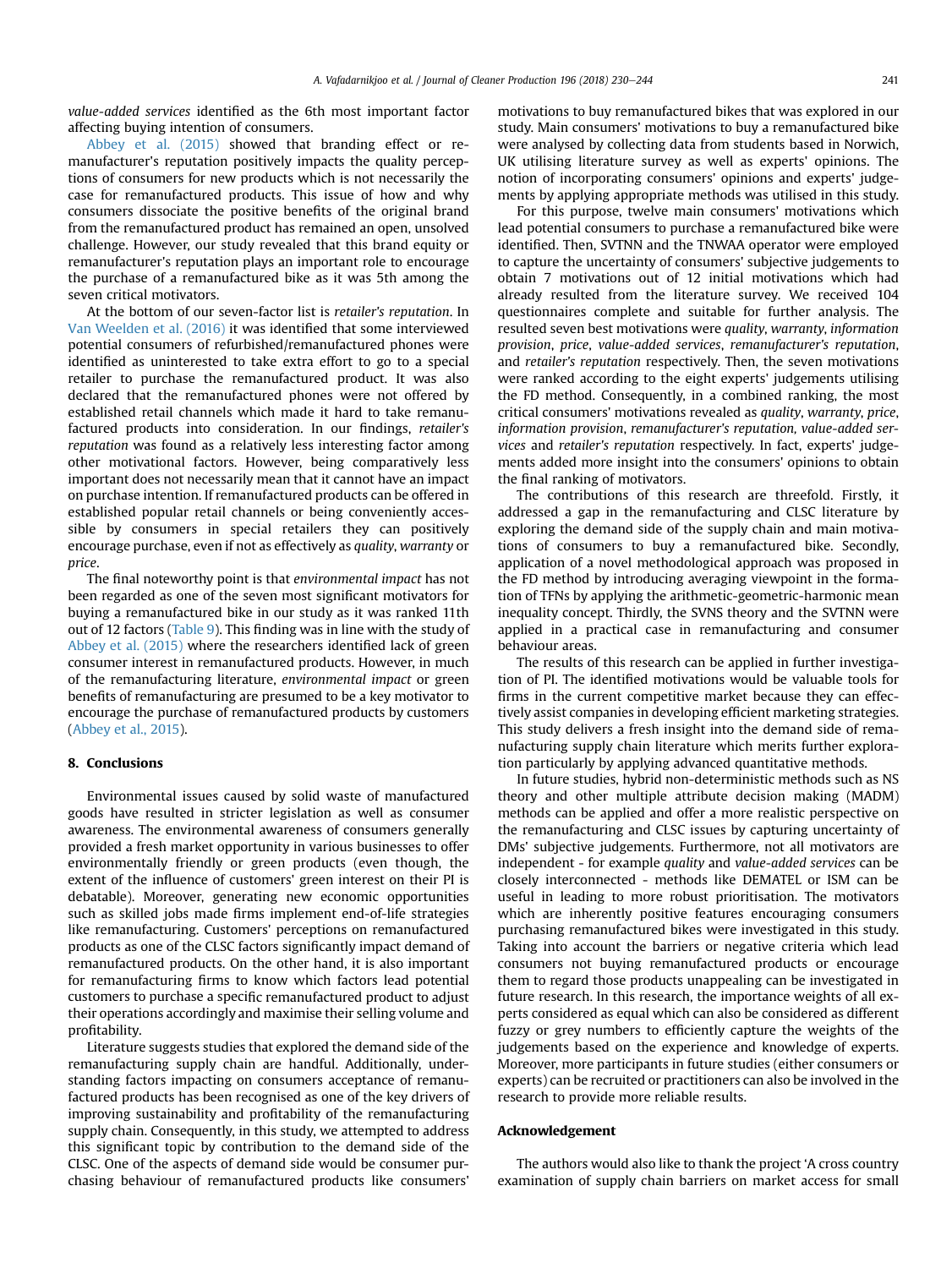<span id="page-12-0"></span>and medium firms in India and UK' (Ref no: PM130233) funded by British Academy, UK for supporting this research.

## Appendix A. Consumers' opinions survey

Imagine you are looking for a bike to buy and come across a nice one in a retailer which is for sale but it is labelled as a remanufactured bike although it looks like a new one! What would you do then? Would you buy it or look for a newly manufactured counterpart? Here, we want to know which factors would possibly drive or encourage you as a potential customer to buy a remanufactured bike. We mean by bike the typical hybrid bike (everyday bike) which is the most common kind of bikes that most people consider comfortable.

Please choose a number from the following scale  $(1-7)$  which shows the extent you agree that a factor is important as a driver or inspiration to motivate you to buy a remanufactured bike:

| Numerical Scale | Verbal Scale            |
|-----------------|-------------------------|
|                 | Very Unimportant (VU)   |
| っ               | Unimportant (U)         |
| κ               | Fairly Unimportant (FU) |
| 4               | Medium (M)              |
| 5               | Fairly Important (FI)   |
| 6               | Important(I)            |
|                 | Very Important (VI)     |
|                 |                         |

- 1. Price: To what extent price of a remanufactured bike can be regarded as a motivation to lead you to purchase it? Answer  $(1-7)$ :
- 2. Environmental Impact: To what extent environmental impact of a remanufactured bike can be regarded as a motivation to lead you to purchase it? Answer  $(1-7)$ :
	-
- 3. Technology: To what extent technology of a remanufactured bike can be regarded as a motivation to lead you to purchase it?

Answer  $(1-7)$ :

- 4. Value-added Services: To what extent value-added services such as trying out chance, free shipping and reward levels of a remanufactured bike can be regarded as a motivation to lead you to purchase it?
	- Answer  $(1-7)$ :
- 5. Warranty: To what extent warranty of a remanufactured bike can be regarded as a motivation to lead you to purchase it?

Answer  $(1-7)$ :

- 6. Quality: To what extent quality such as performance characteristics and perceived functional risk of a remanufactured bike can be regarded as a motivation to lead you to purchase it?
	- Answer  $(1-7)$ :
- 7. Scarcity: To what extent scarcity or non-availability of new counterparts of a remanufactured bike can be regarded as a motivation to lead you to purchase it? Answer  $(1-7)$ :
- 8. **Unique Design**: To what extent *unique design* of a remanu-
- factured bike can be regarded as a motivation to lead you to purchase it?

Answer  $(1-7)$ :

- 9. **Remanufacturer's Reputation:** To what extent remanufacturer's reputation (For example, it is recognised as an approved remanufacturer by  $OEM<sup>1</sup>$ ) of a remanufactured bike can be regarded as a motivation to lead you to purchase it?
	- Answer  $(1-7)$ :
- 10. **OEM's Brand Reputation**: To what extent OEM's brand reputation of a remanufactured bike can be regarded as a motivation to lead you to purchase it? Answer  $(1-7)$ :
- 11. Information Provision: To what extent information provision of a remanufactured bike can be regarded as a motivation to lead you to purchase it? Information about a remanufactured bike's status includes information like its age, possible damages, proportion of remanufactured components and results of performance tests. Also, information about the use history could give insight on how the bike was used for example use intensity (average hours per day), reason of discarding and so on.
	- Answer  $(1-7)$ :
- 12. Retailer's Reputation: To what extent retailer's reputation of a remanufactured bike can be regarded as a motivation to lead you to purchase it? Answer  $(1-7)$ :

## Appendix B. Experts' judgements survey

Please choose a number from the following scale  $(1-9)$  which shows the importance degree of each motivation in comparison with other motivations.

| Numerical Scale | Verbal Scale                |
|-----------------|-----------------------------|
|                 | Equal Importance            |
| っ               | Weak Importance             |
| 3               | Moderate Importance         |
| 4               | Moderate Plus Importance    |
| 5               | Strong Importance           |
| 6               | Strong Plus Importance      |
|                 | Very Strong Importance      |
| 8               | Very Very Strong Importance |
| 9               | Extreme Importance          |

The followings pairwise comparisons are given as examples to illustrate how to give your opinion:



Comparing  $A$  to  $B$ , the expert chose 5 on the right side (Side  $B$ ) which means *B* gets *Strong Importance* or the expert strongly favoured B over A.

Comparing C to D, the expert favoured C over D and assigned number 8 which means Very Very Strong Importance.

The questionnaire includes 21 questions like the examples above comparing 7 motivational factors: quality, warranty, information provision, price, value-added services, remanufacturer's

 $1$  OEM = Original Equipment Manufacturer.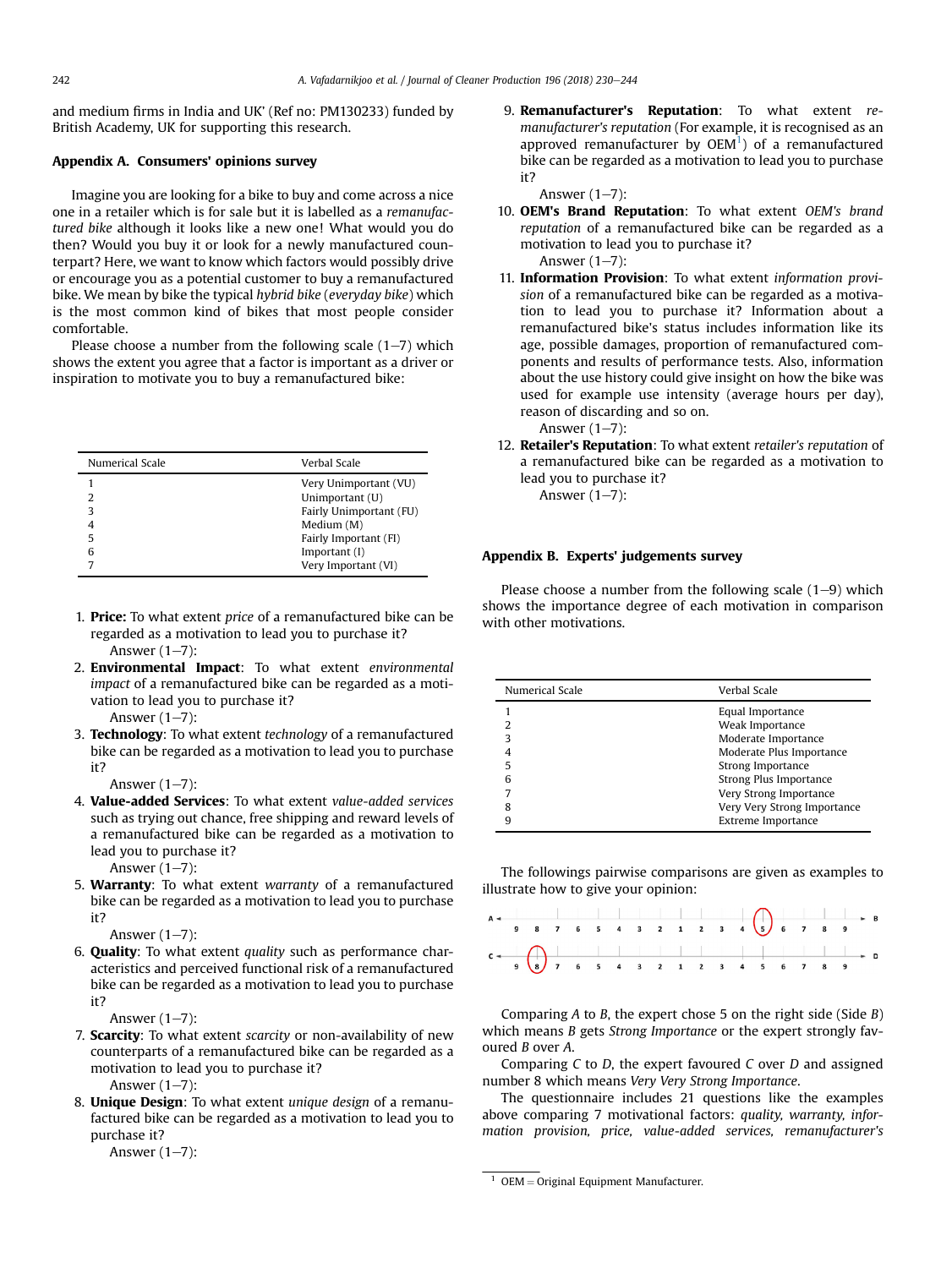## <span id="page-13-0"></span>reputation, retailer's reputation

#### References

- [Abbey, J.D., Kleber, R., Souza, G.C., Voigt, G., 2017. The role of perceived quality risk](http://refhub.elsevier.com/S0959-6526(18)31686-X/sref1) [in pricing remanufactured products. Prod. Oper. Manag. 26 \(1\), 100](http://refhub.elsevier.com/S0959-6526(18)31686-X/sref1)-[115.](http://refhub.elsevier.com/S0959-6526(18)31686-X/sref1) [Abbey, J.D., Meloy, M.G., Blackburn, J., Guide, V.D.R., 2015. Consumer markets for](http://refhub.elsevier.com/S0959-6526(18)31686-X/sref2)
- [remanufactured and refurbished products. Calif. Manag. Rev. 57 \(4\), 26](http://refhub.elsevier.com/S0959-6526(18)31686-X/sref2)-[42.](http://refhub.elsevier.com/S0959-6526(18)31686-X/sref2) [Agrawal, V.V., Atasu, A., van Ittersum, K., 2015. Remanufacturing, third-party](http://refhub.elsevier.com/S0959-6526(18)31686-X/sref3)
- [competition, and consumers' perceived value of new products. Manag. Sci. 61](http://refhub.elsevier.com/S0959-6526(18)31686-X/sref3)  $(1), 1-26.$  $(1), 1-26.$  $(1), 1-26.$  $(1), 1-26.$
- Aguarón, J., Escobar, M.T., Moreno-Jiménez, J.M., 2016. The precise consistency [consensus matrix in a local AHP-group decision making context. Ann. Oper. Res.](http://refhub.elsevier.com/S0959-6526(18)31686-X/sref4)  $245 (1 - 2)$  $245 (1 - 2)$ ,  $245 - 259$ .
- [Aguaron, J., Moreno-Jim](http://refhub.elsevier.com/S0959-6526(18)31686-X/sref5)é[nez, J.M., 2003. The geometric consistency index:](http://refhub.elsevier.com/S0959-6526(18)31686-X/sref5) [approximated thresholds. Eur. J. Oper. Res. 147 \(1\), 137](http://refhub.elsevier.com/S0959-6526(18)31686-X/sref5)-[145.](http://refhub.elsevier.com/S0959-6526(18)31686-X/sref5)
- Akerlof, G.A., 1970. The market for "lemons"[: quality uncertainty and the market](http://refhub.elsevier.com/S0959-6526(18)31686-X/sref6) [mechanism. Q. J. Econ. 84 \(3\), 488](http://refhub.elsevier.com/S0959-6526(18)31686-X/sref6)-[500.](http://refhub.elsevier.com/S0959-6526(18)31686-X/sref6)
- [Alqahtani, A.Y., Gupta, S.M., 2017. Warranty as a marketing strategy for remanu](http://refhub.elsevier.com/S0959-6526(18)31686-X/sref7)factured products. J. Clean. Prod. 161,  $1294-1307$ .
- [Atanassov, K.T., 1986. Intuitionistic fuzzy sets. Fuzzy Set Syst. 20, 87](http://refhub.elsevier.com/S0959-6526(18)31686-X/sref8)-[96.](http://refhub.elsevier.com/S0959-6526(18)31686-X/sref8)
- [Atasu, A., Guide, V.D.R., Wassenhove, L. N. Van, 2010. So what if remanufacturing](http://refhub.elsevier.com/S0959-6526(18)31686-X/sref9) cannibalizes my new product sales? Calif. Manag. Rev. 52  $(2)$ , 56-[76](http://refhub.elsevier.com/S0959-6526(18)31686-X/sref9).
- [Atasu, A., Guide, V.D.R., Van Wassenhove, L.N., 2008a. Product reuse economics in](http://refhub.elsevier.com/S0959-6526(18)31686-X/sref10) [closed-loop supply chain research. Prod. Oper. Manag. 17 \(5\), 483](http://refhub.elsevier.com/S0959-6526(18)31686-X/sref10)-[496.](http://refhub.elsevier.com/S0959-6526(18)31686-X/sref10)
- [Atasu, A., Sarvary, M., Van Wassenhove, L.N., 2008b. Remanufacturing as a mar](http://refhub.elsevier.com/S0959-6526(18)31686-X/sref11)[keting strategy. Manag. Sci. 54 \(10\), 1731](http://refhub.elsevier.com/S0959-6526(18)31686-X/sref11)-[1746.](http://refhub.elsevier.com/S0959-6526(18)31686-X/sref11)
- [Ayres, R., Ferrer, G., Van Leynseele, T., 1997. Eco-ef](http://refhub.elsevier.com/S0959-6526(18)31686-X/sref12)ficiency, asset recovery and [remanufacturing. Eur. Manag. J. 15 \(5\), 557](http://refhub.elsevier.com/S0959-6526(18)31686-X/sref12)-[574.](http://refhub.elsevier.com/S0959-6526(18)31686-X/sref12)
- [Bhosale, V.A., Kant, R., 2016. An integrated ISM fuzzy MICMAC approach for](http://refhub.elsevier.com/S0959-6526(18)31686-X/sref13) [modelling the supply chain knowledge](http://refhub.elsevier.com/S0959-6526(18)31686-X/sref13) flow enablers. Int. J. Prod. Res. 7543  $(August)$ ,  $1-26$ .
- [Bulmus, S.C., Zhu, S.X., Teunter, R., 2014. Competition for cores in remanufacturing.](http://refhub.elsevier.com/S0959-6526(18)31686-X/sref14) [Eur. J. Oper. Res. 233 \(1\), 105](http://refhub.elsevier.com/S0959-6526(18)31686-X/sref14)-[113](http://refhub.elsevier.com/S0959-6526(18)31686-X/sref14).
- [Camacho Otero, J., Pettersen, I.N., Boks, C., 2017. Consumer and user acceptance in](http://refhub.elsevier.com/S0959-6526(18)31686-X/sref15) [the circular economy: what are researchers missing?. In: PLATE Conference,](http://refhub.elsevier.com/S0959-6526(18)31686-X/sref15) [Delft University of Technology, pp. 8](http://refhub.elsevier.com/S0959-6526(18)31686-X/sref15)-[10 \(November\)](http://refhub.elsevier.com/S0959-6526(18)31686-X/sref15)
- Centre for Remanufacturing  $\&$  Reuse (CRR) (2016) Available at: [www.](http://www.remanufacturing.org.uk/reasons-to-remanufacture.php)<br>remanufacturing.org.uk/reasons-to-remanufacture.php Accessed on: 29 [remanufacturing.org.uk/reasons-to-remanufacture.php](http://www.remanufacturing.org.uk/reasons-to-remanufacture.php) November 2016.
- [Chapman, A., Bartlett, C., McGill, I., Parker, D., Walsh, B., 2010. Remanufacturing in](http://refhub.elsevier.com/S0959-6526(18)31686-X/sref17) [the UK. Resource Recovery Forum.](http://refhub.elsevier.com/S0959-6526(18)31686-X/sref17)
- [Chen, H., Liu, N., He, Y., 2016. Remanufacturing of electronic products in bonded](http://refhub.elsevier.com/S0959-6526(18)31686-X/sref18) [port area across home and foreign markets. Int. J. Logist. Manag. 27 \(2\),](http://refhub.elsevier.com/S0959-6526(18)31686-X/sref18)  $309 - 334$  $309 - 334$  $309 - 334$ .
- [Chen, J., Ye, J., 2016. A projection model of neutrosophic numbers for multiple](http://refhub.elsevier.com/S0959-6526(18)31686-X/sref19) [attribute decision making of clay-brick selection. Neutrosophic Set. Syst. 12,](http://refhub.elsevier.com/S0959-6526(18)31686-X/sref19)  $139 - 142.$  $139 - 142.$  $139 - 142.$  $139 - 142.$
- [Cui, L., Wu, K.J., Tseng, M.L., 2017. Selecting a remanufacturing quality strategy](http://refhub.elsevier.com/S0959-6526(18)31686-X/sref20) [based on consumer preferences. J. Clean. Prod. 161, 1308](http://refhub.elsevier.com/S0959-6526(18)31686-X/sref20)-[1316.](http://refhub.elsevier.com/S0959-6526(18)31686-X/sref20)
- [Debo, L.G., Toktay, L.B., Van Wassenhove, L.N., 2005. Market segmentation and](http://refhub.elsevier.com/S0959-6526(18)31686-X/sref21) [product technology selection for remanufacturable products. Manag. Sci. 51 \(8\),](http://refhub.elsevier.com/S0959-6526(18)31686-X/sref21) [1193](http://refhub.elsevier.com/S0959-6526(18)31686-X/sref21)-[1205](http://refhub.elsevier.com/S0959-6526(18)31686-X/sref21).
- Deli, I., Şubaş, Y., 2014. Single Valued Neutrosophic Numbers and their Applications [to Multicriteria Decision Making Problem](http://refhub.elsevier.com/S0959-6526(18)31686-X/sref22).
- [European Commission, 2009. Europeans' attitudes towards the issue of sustainable](http://refhub.elsevier.com/S0959-6526(18)31686-X/sref23) [consumption and production. Flash Eurobarometer 256 \(July 2009\), 86](http://refhub.elsevier.com/S0959-6526(18)31686-X/sref23).
- [Frota Neto, J.Q., Bloemhof, J., Corbett, C., 2016. Market prices of remanufactured,](http://refhub.elsevier.com/S0959-6526(18)31686-X/sref24) [used and new items: evidence from eBay. Int. J. Prod. Econ. 171, 371](http://refhub.elsevier.com/S0959-6526(18)31686-X/sref24)-[380.](http://refhub.elsevier.com/S0959-6526(18)31686-X/sref24)
- [Ferguson, M., Toktay, L.B., 2006. The effect of competition on recovery strategies.](http://refhub.elsevier.com/S0959-6526(18)31686-X/sref25) [Prod. Oper. Manag. 15 \(3\), 351](http://refhub.elsevier.com/S0959-6526(18)31686-X/sref25)–[368.](http://refhub.elsevier.com/S0959-6526(18)31686-X/sref25)<br>[Giutini, R., Gaudette, K., 2003. Remanufacturing: the next great opportunity for](http://refhub.elsevier.com/S0959-6526(18)31686-X/sref26)
- boosting US productivity. Bus. Horiz.  $46(6)$ ,  $41-48$ .
- [Golden, B.L., Harker, P.T., Wasil, E.E., 1989. The Analytic Hierarchy Process: Appli](http://refhub.elsevier.com/S0959-6526(18)31686-X/sref27)[cations and Studies. Springer-Verlag, Berlin](http://refhub.elsevier.com/S0959-6526(18)31686-X/sref27).
- [Govindan, K., Khodaverdi, R., Vafadarnikjoo, A., 2015. Intuitionistic fuzzy based](http://refhub.elsevier.com/S0959-6526(18)31686-X/sref28) [dematel method for developing green practices and performances in a green](http://refhub.elsevier.com/S0959-6526(18)31686-X/sref28) [supply chain. Expert Syst. Appl. 42 \(20\), 7207](http://refhub.elsevier.com/S0959-6526(18)31686-X/sref28)-[7220.](http://refhub.elsevier.com/S0959-6526(18)31686-X/sref28)
- [Govindan, K., Madan Shankar, K., Kannan, D., 2016a. Application of fuzzy analytic](http://refhub.elsevier.com/S0959-6526(18)31686-X/sref29) [network process for barrier evaluation in automotive parts remanufacturing](http://refhub.elsevier.com/S0959-6526(18)31686-X/sref29) [towards cleaner production](http://refhub.elsevier.com/S0959-6526(18)31686-X/sref29) - [a study in an Indian scenario. J. Clean. Prod. 114,](http://refhub.elsevier.com/S0959-6526(18)31686-X/sref29) [199](http://refhub.elsevier.com/S0959-6526(18)31686-X/sref29)-[213](http://refhub.elsevier.com/S0959-6526(18)31686-X/sref29).
- [Govindan, K., Khodaverdi, R., Vafadarnikjoo, A., 2016b. A grey DEMATEL approach to](http://refhub.elsevier.com/S0959-6526(18)31686-X/sref30) [develop third-party logistics provider selection criteria. Ind. Manag. Data Syst.](http://refhub.elsevier.com/S0959-6526(18)31686-X/sref30)  $116(4), 690 - 722.$  $116(4), 690 - 722.$
- [Guide, J.V.D.R., Li, J., 2010. The potential for Cannibalization of new products sales](http://refhub.elsevier.com/S0959-6526(18)31686-X/sref31) [by remanufactured products. Decis. Sci. J. 41 \(3\), 547](http://refhub.elsevier.com/S0959-6526(18)31686-X/sref31)–[572.](http://refhub.elsevier.com/S0959-6526(18)31686-X/sref31)<br>[Guide Jr., V.D.R., Van Wassenhove, L.N., 2001. Managing product returns for](http://refhub.elsevier.com/S0959-6526(18)31686-X/sref32)
- [remanufacturing. Prod. Oper. Manag. 10 \(2\), 142](http://refhub.elsevier.com/S0959-6526(18)31686-X/sref32)-[155](http://refhub.elsevier.com/S0959-6526(18)31686-X/sref32).
- [Gullstrand Edbring, E., Lehner, M., Mont, O., 2016. Exploring consumer attitudes to](http://refhub.elsevier.com/S0959-6526(18)31686-X/sref33) [alternative models of consumption: motivations and barriers. J. Clean. Prod.](http://refhub.elsevier.com/S0959-6526(18)31686-X/sref33)  $123, 5 - 15$  $123, 5 - 15$
- [Hamilton, S.F., Zilberman, D., 2006. Green markets, eco-certi](http://refhub.elsevier.com/S0959-6526(18)31686-X/sref34)fication, and equilib[rium fraud. J. Environ. Econ. Manag. 52 \(3\), 627](http://refhub.elsevier.com/S0959-6526(18)31686-X/sref34)-[644](http://refhub.elsevier.com/S0959-6526(18)31686-X/sref34).

[Hatcher, G.D., Ijomah, W.L., Windmill, J.F.C., 2011. Design for remanufacture: a](http://refhub.elsevier.com/S0959-6526(18)31686-X/sref35) [literature review and future research needs. J. Clean. Prod. 19 \(17\), 2004](http://refhub.elsevier.com/S0959-6526(18)31686-X/sref35)-[2014](http://refhub.elsevier.com/S0959-6526(18)31686-X/sref35).

- [Hayaty, M., Mohammadi, M.R.T., Rezaei, A., Shayestehfar, M.R., 2014. Risk assess](http://refhub.elsevier.com/S0959-6526(18)31686-X/sref36)[ment and ranking of metals using FDAHP and TOPSIS. Mine Water Environ. 33](http://refhub.elsevier.com/S0959-6526(18)31686-X/sref36)  $(2)$ , 157-[164.](http://refhub.elsevier.com/S0959-6526(18)31686-X/sref36)
- [Hazen, B.T., Overstreet, R.E., Jones-Farmer, L.A., Field, H.S., 2012. The role of ambi](http://refhub.elsevier.com/S0959-6526(18)31686-X/sref37)[guity tolerance in consumer perception of remanufactured products. Int. J. Prod.](http://refhub.elsevier.com/S0959-6526(18)31686-X/sref37) [Econ. 135 \(2\), 781](http://refhub.elsevier.com/S0959-6526(18)31686-X/sref37)-[790.](http://refhub.elsevier.com/S0959-6526(18)31686-X/sref37)
- [Hazen, B.T., Boone, C.A., Wang, Y., Khor, K.S., 2017a. Perceived quality of remanu](http://refhub.elsevier.com/S0959-6526(18)31686-X/sref38)[factured products: construct and measure development. J. Clean. Prod. 142,](http://refhub.elsevier.com/S0959-6526(18)31686-X/sref38) [716](http://refhub.elsevier.com/S0959-6526(18)31686-X/sref38)-[726](http://refhub.elsevier.com/S0959-6526(18)31686-X/sref38)
- [Hazen, B.T., Mollenkopf, D.A., Wang, Y., 2017b. Remanufacturing for the circular](http://refhub.elsevier.com/S0959-6526(18)31686-X/sref39) [economy: an examination of consumer switching behavior. Bus. Strat. Environ.](http://refhub.elsevier.com/S0959-6526(18)31686-X/sref39)  $26(4)$ , 451-[464.](http://refhub.elsevier.com/S0959-6526(18)31686-X/sref39)
- [Ijomah, W.L., McMahon, C.A., Hammond, G.P., Newman, S.T., 2007. Development of](http://refhub.elsevier.com/S0959-6526(18)31686-X/sref40) [design for remanufacturing guidelines to support sustainable manufacturing.](http://refhub.elsevier.com/S0959-6526(18)31686-X/sref40) Robot. Comput. Integrated Manuf. 23 (6),  $712-719$ .
- [Ishizaka, A., Lusti, M., 2004. An expert module to improve the consistency of AHP](http://refhub.elsevier.com/S0959-6526(18)31686-X/sref41) matrices. Int. Trans. Oper. Res.  $11$   $(1)$ ,  $97-105$ .
- Jackson, T., 2005. Motivating Sustainable Consumption: A Review of Evidence on Consumer Behaviour and Behavioural Change. Report to the Sustainable Development Research Network (SDRN). [http://citeseerx.ist.psu.edu/viewdoc/](http://citeseerx.ist.psu.edu/viewdoc/download?doi=10.1.1.337.433&rep=rep1&type=pdf) [download?doi](http://citeseerx.ist.psu.edu/viewdoc/download?doi=10.1.1.337.433&rep=rep1&type=pdf)=[10.1.1.337.433](http://citeseerx.ist.psu.edu/viewdoc/download?doi=10.1.1.337.433&rep=rep1&type=pdf)&[rep](http://citeseerx.ist.psu.edu/viewdoc/download?doi=10.1.1.337.433&rep=rep1&type=pdf)=[rep1](http://citeseerx.ist.psu.edu/viewdoc/download?doi=10.1.1.337.433&rep=rep1&type=pdf)&[type](http://citeseerx.ist.psu.edu/viewdoc/download?doi=10.1.1.337.433&rep=rep1&type=pdf)=[pdf](http://citeseerx.ist.psu.edu/viewdoc/download?doi=10.1.1.337.433&rep=rep1&type=pdf).
- Ji, P., Wang, J., Zhang, H., 2016. Frank prioritized Bonferroni mean operator with single-valued neutrosophic sets and its application in selecting third-party logistics providers. Neural Comput. Appl. [http://doi.org/10.1007/s00521-016-](http://doi.org/10.1007/s00521-016-2660-6) [2660-6](http://doi.org/10.1007/s00521-016-2660-6).
- [Jia, J., Xu, S.H., Guide, V.D.R., 2016. Addressing supply-demand imbalance: designing](http://refhub.elsevier.com/S0959-6526(18)31686-X/sref44) effi[cient remanufacturing strategies. Prod. Oper. Manag. 25 \(11\), 1958](http://refhub.elsevier.com/S0959-6526(18)31686-X/sref44)-[1967.](http://refhub.elsevier.com/S0959-6526(18)31686-X/sref44)
- [Jimenez-Parra, B., Rubio, S., Vicente-Molina, M.-A., 2014. Key drivers in the behavior](http://refhub.elsevier.com/S0959-6526(18)31686-X/sref45) [of potential consumers of remanufactured products: a study on laptops in](http://refhub.elsevier.com/S0959-6526(18)31686-X/sref45) [Spain. J. Clean. Prod. 85, 488](http://refhub.elsevier.com/S0959-6526(18)31686-X/sref45)-[496](http://refhub.elsevier.com/S0959-6526(18)31686-X/sref45).
- [Jimenez-Parra, B., Rubio-Lacoba, S., Vicente-Molina, A., 2012, July. An approximation](http://refhub.elsevier.com/S0959-6526(18)31686-X/sref46) [to the remanufactured electrical and electronic equipment consumer. In: 6th](http://refhub.elsevier.com/S0959-6526(18)31686-X/sref46) [International Conference on Industrial Engineering and Industrial Management,](http://refhub.elsevier.com/S0959-6526(18)31686-X/sref46) [pp. 433](http://refhub.elsevier.com/S0959-6526(18)31686-X/sref46)-[440.](http://refhub.elsevier.com/S0959-6526(18)31686-X/sref46)
- [Khor, K.S., Hazen, B.T., 2016. Remanufactured products purchase intentions and](http://refhub.elsevier.com/S0959-6526(18)31686-X/sref47) [behaviour: evidence from Malaysia. Int. J. Prod. Res. 7543 \(June\), 1](http://refhub.elsevier.com/S0959-6526(18)31686-X/sref47)-[14](http://refhub.elsevier.com/S0959-6526(18)31686-X/sref47).
- [Kumar, A., Chinnam, R.B., Murat, A., 2017. Hazard rate models for core return](http://refhub.elsevier.com/S0959-6526(18)31686-X/sref48) [modeling in auto parts remanufacturing. Int. J. Prod. Econ. 183, 354](http://refhub.elsevier.com/S0959-6526(18)31686-X/sref48)-[361.](http://refhub.elsevier.com/S0959-6526(18)31686-X/sref48)
- [Kwong, C.K., Bai, H., 2002. A fuzzy AHP approach to the determination of impor](http://refhub.elsevier.com/S0959-6526(18)31686-X/sref49)[tance weights of customer requirements in quality function deployment.](http://refhub.elsevier.com/S0959-6526(18)31686-X/sref49) [J. Intell. Manuf. 13 \(5\), 367](http://refhub.elsevier.com/S0959-6526(18)31686-X/sref49)-[377.](http://refhub.elsevier.com/S0959-6526(18)31686-X/sref49)
- [Lai, Y.J., Hwang, C.L., 1995. Fuzzy Mathematical Programming: Methods and Ap](http://refhub.elsevier.com/S0959-6526(18)31686-X/sref50)[plications. Springer-Verlag, New York](http://refhub.elsevier.com/S0959-6526(18)31686-X/sref50).
- [Lee, K.H., 2005. First Course on Fuzzy Theory and Applications. Springer-Verlag,](http://refhub.elsevier.com/S0959-6526(18)31686-X/sref51) [Berlin](http://refhub.elsevier.com/S0959-6526(18)31686-X/sref51).
- [Leung, L.C., Cao, D., 2000. On consistency and ranking of alternatives in fuzzy AHP.](http://refhub.elsevier.com/S0959-6526(18)31686-X/sref52) [Eur. J. Oper. Res. 124, 102](http://refhub.elsevier.com/S0959-6526(18)31686-X/sref52)-[113.](http://refhub.elsevier.com/S0959-6526(18)31686-X/sref52)
- [Li, W., Wu, H., Jin, M., Lai, M., 2017a. Two-stage remanufacturing decision makings](http://refhub.elsevier.com/S0959-6526(18)31686-X/sref53) [considering product life cycle and consumer perception. J. Clean. Prod. 161,](http://refhub.elsevier.com/S0959-6526(18)31686-X/sref53) [581](http://refhub.elsevier.com/S0959-6526(18)31686-X/sref53)-[590.](http://refhub.elsevier.com/S0959-6526(18)31686-X/sref53)
- [Li, Y.Y., Zhang, H.Y., Wang, J.Q., 2017b. Linguistic neutrosophic sets and their](http://refhub.elsevier.com/S0959-6526(18)31686-X/sref54) [application in multicriteria decision-making problems. Int. J. Uncertain. Quan](http://refhub.elsevier.com/S0959-6526(18)31686-X/sref54)tification  $7(2)$ ,  $135-154$ .
- [Linares, P., Lumbreras, S., Santamaría, A., Veiga, A., 2016. How relevant is the lack of](http://refhub.elsevier.com/S0959-6526(18)31686-X/sref55) [reciprocity in pairwise comparisons? An experiment with AHP. Ann. Oper. Res.](http://refhub.elsevier.com/S0959-6526(18)31686-X/sref55)  $245 (1-2)$  $245 (1-2)$ ,  $227-244$  $227-244$ .
- [Liu, Y., Chen, C., 2007. A new approach for application of rock mass classi](http://refhub.elsevier.com/S0959-6526(18)31686-X/sref56)fication on [rock slope stability assessment. Eng. Geol. 89, 129](http://refhub.elsevier.com/S0959-6526(18)31686-X/sref56)-[143.](http://refhub.elsevier.com/S0959-6526(18)31686-X/sref56)
- [Ma, L., Su, X., Wang, C., Lin, K., Lin, M., 2017, June. Consumers' intention to purchase](http://refhub.elsevier.com/S0959-6526(18)31686-X/sref57) [remanufactured electronic products: an empirical study in China. In: Service](http://refhub.elsevier.com/S0959-6526(18)31686-X/sref57) [Systems and Service Management \(ICSSSM\), 2017 International Conference on.](http://refhub.elsevier.com/S0959-6526(18)31686-X/sref57) IEEE, pp.  $1-6$ .
- [Majumder, P., Groenevelt, H., 2001. Competition in remanufacturing. Prod. Oper.](http://refhub.elsevier.com/S0959-6526(18)31686-X/sref58) [Manag. 10 \(2\), 125](http://refhub.elsevier.com/S0959-6526(18)31686-X/sref58)-[141.](http://refhub.elsevier.com/S0959-6526(18)31686-X/sref58)
- [Matsumoto, M., Yang, S., Martinsen, K., Kainuma, Y., 2016. Trends and research](http://refhub.elsevier.com/S0959-6526(18)31686-X/sref59) [challenges in remanufacturing. Int. J. Precis. Eng. Manuf. Green Technol. 3 \(1\),](http://refhub.elsevier.com/S0959-6526(18)31686-X/sref59)  $129 - 142$  $129 - 142$  $129 - 142$
- [Michaud, C., Llerena, D., 2011. Green consumer behaviour: an experimental analysis](http://refhub.elsevier.com/S0959-6526(18)31686-X/sref60) [of willingness to pay for remanufactured products. Bus. Strat. Environ. 20 \(6\),](http://refhub.elsevier.com/S0959-6526(18)31686-X/sref60)  $408 - 420$  $408 - 420$  $408 - 420$ .
- [Mugge, R., Jockin, B., Bocken, N., 2017. How to sell refurbished smartphones? An](http://refhub.elsevier.com/S0959-6526(18)31686-X/sref61) [investigation of different customer groups and appropriate incentives. J. Clean.](http://refhub.elsevier.com/S0959-6526(18)31686-X/sref61) [Prod. 147, 284](http://refhub.elsevier.com/S0959-6526(18)31686-X/sref61)-[296](http://refhub.elsevier.com/S0959-6526(18)31686-X/sref61).
- [Mutha, A., Bansal, S., Guide, V.D.R., 2016. Managing demand uncertainty through](http://refhub.elsevier.com/S0959-6526(18)31686-X/sref62) [core acquisition in remanufacturing. Prod. Oper. Manag. 25 \(8\), 1449](http://refhub.elsevier.com/S0959-6526(18)31686-X/sref62)–[1464.](http://refhub.elsevier.com/S0959-6526(18)31686-X/sref62)<br>Örsdemir, A., Kemahlioğ[lu-Ziya, E., Parlaktürk, A.K., 2014. Competitive quality](http://refhub.elsevier.com/S0959-6526(18)31686-X/sref63)
- choice and remanufacturing. Prod. Oper. Manag.  $23$  (1),  $48-64$ .
- [Ovchinnikov, A., 2011. Revenue and cost management for remanufactured products.](http://refhub.elsevier.com/S0959-6526(18)31686-X/sref64) [Prod. Oper. Manag. 20 \(6\), 824](http://refhub.elsevier.com/S0959-6526(18)31686-X/sref64)-[840.](http://refhub.elsevier.com/S0959-6526(18)31686-X/sref64)
- [Parker, D., 2004. Remanufacturing in the UK. Oakdene Hollins.](http://refhub.elsevier.com/S0959-6526(18)31686-X/sref65)
- [Parker, D., Butler, P., 2007. An Introduction to Remanufacturing. Oakdene Hollins](http://refhub.elsevier.com/S0959-6526(18)31686-X/sref66) [Ltd: Aylesbury](http://refhub.elsevier.com/S0959-6526(18)31686-X/sref66).
- Parker, D., Riley, K., Robinson, S., Symington, H., Tewson, J., Jansson, K., Peck, D.,